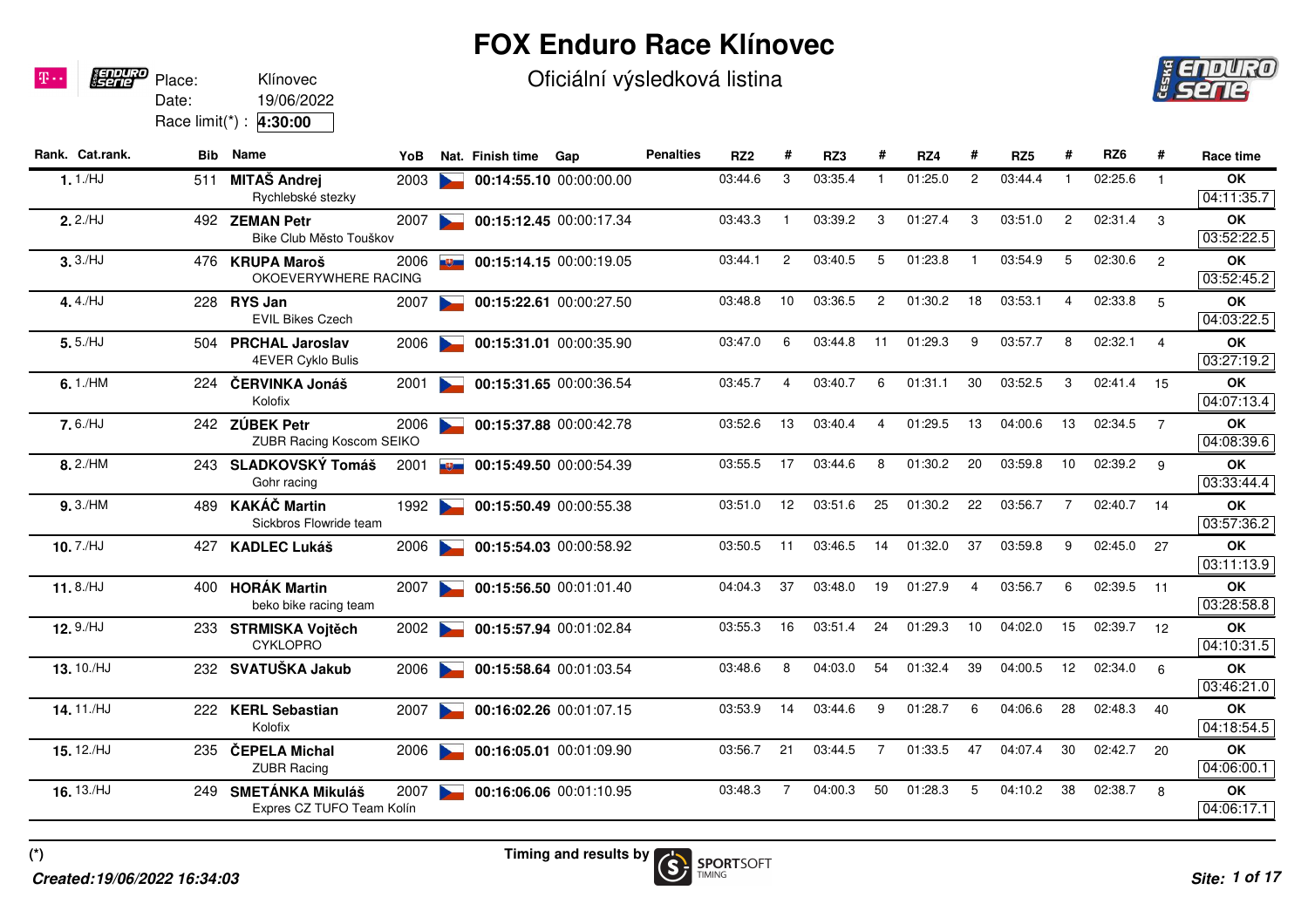| 17.14./HJ<br>03:46.6<br>5<br>03:45.7<br>12<br>01:30.5<br>27<br>04:14.5<br>54<br>02:49.0<br>OK<br>516 ŠMEJKAL Petr<br>2004<br>00:16:06.46 00:01:11.36<br>43<br>Cycology, Ukaž Ponožky<br>18.4./HM<br>28<br>03:47.6<br>17<br>01:29.3<br>04:04.5<br>22<br>02:46.2<br><b>OK</b><br>239 SCHICHOR Jan<br>1993<br>00:16:08.21 00:01:13.10<br>04:00.4<br>11<br>32<br><b>BIKE&amp;SKI PARK MOST</b><br>BARTONÍČEK František 2002<br>26<br>03:46.5<br>15<br>01:30.3<br>24<br>04:06.4<br>27<br>02:45.5<br>OK<br>19.15./HJ<br>03:59.6<br>223<br>00:16:08.41 00:01:13.31<br>29<br><b>BIKE&amp;SKI PARK MOST</b><br>248 ŠEDIVÝ Štěpán<br>03:54.7<br>15<br>03:44.7<br>10<br>01:33.1<br>45<br>04:08.7<br>37<br>02:47.0<br><b>OK</b><br>$20.1$ ./H40+<br>00:16:08.45 00:01:13.34<br>36<br>1981<br><b>Contract Contract Contract</b><br><b>KSM Hrádek</b><br><b>RAJDLÍK Martin</b><br>04:04.6<br>39<br>03:47.3<br>16<br>01:32.1<br>38<br>04:00.2<br>02:46.8<br>21.5./HM<br>11<br>OK<br>237<br>1995<br>00:16:11.21 00:01:16.10<br>35<br>ŠRÁMEK Jan<br>03:45.8<br>01:32.4<br>42<br>04:08.1<br>32<br>02:51.6<br>$22.2/H40+$<br>00:16:14.11 00:01:19.00<br>03:56.1<br>19<br>13<br><b>OK</b><br>229<br>1978<br>51<br><b>Contract Contract Contract Contract</b><br><b>BMX-MTB-CREW</b><br>35<br>03:55.1<br>34<br>01:30.3<br>23<br>04:02.1<br>17<br>02:42.6<br><b>OK</b><br>23.6./HM<br>227 VAGÁŇ Róbert<br>04:04.2<br>19<br>00:16:14.55 00:01:19.44<br>1999<br>$\mathbf{E}$<br>Adrenaline Bike Team<br>32<br>03:55.2<br>35<br>01:31.2<br>32<br>04:06.2<br>26<br>02:39.2<br><b>OK</b><br>24.16./HJ<br>04:02.8<br>9<br>357 RÝDL Matěj<br>2007<br>00:16:14.76 00:01:19.66<br><b>Contract Contract Contract</b><br><b>KRAB CYCLES</b><br>262 BEDNAŘÍK Jan<br>22<br>01:32.4<br>25<br>02:43.9<br>25.17./HJ<br>04:02.5<br>30<br>03:50.8<br>41<br>04:05.7<br>2007<br>00:16:15.46 00:01:20.35<br>24<br><b>OK</b><br><b>Trutnov Trails</b><br>21<br>93<br>35<br>26.18./HJ<br><b>BARTOŠ Jan</b><br>03:55.9<br>18<br>03:50.2<br>01:38.5<br>04:08.2<br>02:42.7<br>20<br>OK<br>00:16:15.72 00:01:20.61<br>379<br>2004<br><b>Contract Contract Contract</b><br>31<br>03:55.1<br>33<br>01:30.2<br>29<br>02:42.5<br>27.7./HM<br>04:02.5<br>18<br>04:06.7<br>18<br><b>OK</b><br><b>JÜRGEN-SCHELLERT Dt 1988</b><br>00:16:17.21 00:01:22.10<br>397<br><b>TuS Neuenrade</b><br>23<br>03:53.0<br>28<br>01:31.8<br>36<br>04:11.9<br>44<br>02:43.1<br>OK<br>28.19./HJ<br>03:58.1<br>22<br><b>MARTINEC Matěj</b><br>2004<br>00:16:18.19 00:01:23.09<br>429<br><b>BISHOP</b><br>04:04.2<br>36<br>03:52.4<br>26<br>01:31.4<br>34<br>04:04.8<br>23<br>02:47.4<br>OK<br>29.8./HM<br>246 VACEK Petr<br>00:16:20.38 00:01:25.27<br>37<br>1995<br>60<br>03:54.1<br>30<br>01:30.1<br>17<br>04:04.0<br>20<br>02:41.7<br>04:12.8<br><b>OK</b><br>30.9./HM<br><b>HOMOLA František</b><br>00:16:22.91 00:01:27.80<br>16<br>2001<br>481<br>KrabCycles<br>23<br>01:31.3<br>33<br>04:08.2<br>02:50.2<br>31.10./HM<br>04:03.7<br>33<br>03:50.9<br>34<br><b>OK</b><br>225 ČERMÁK Martin<br>00:16:24.46 00:01:29.35<br>46<br>1991<br><b>COPR TJ Přeštice</b><br>02:44.6<br><b>OK</b><br>32.20./HJ<br>04:13.9<br>62<br>03:56.4<br>38<br>01:30.4<br>25<br>04:01.5<br>378<br>ŠNÁBL Jakub<br>00:16:26.92 00:01:31.81<br>14<br>25<br>2003<br>452 SOLNAŘ Josef<br>38<br>03:53.2<br>29<br>01:30.5<br>26<br>04:19.2<br><b>OK</b><br>33.11./HM<br>04:04.5<br>74<br>02:41.9 17<br>00:16:29.55 00:01:34.44<br>1991<br><b>Contract Contract Contract</b><br><b>BIKE&amp;SKI PARK MOST</b><br>04:05.8<br>43<br>03:59.8<br>48<br>01:30.0<br>16<br>04:08.1<br>33<br>02:45.6<br>34.21./HJ<br>30<br>OK<br>231 VIT Matěi<br>2005<br>00:16:29.64 00:01:34.54<br>KrabCycles<br>40<br>04:03.7<br>58<br>01:34.4<br>55<br>04:04.3<br>21<br>02:46.6<br>OK<br>35.12./HM<br>04:04.6<br>34<br>244 SLADKOVSKÝ Igor<br>$\frac{10}{100}$ 00:16:33.76 00:01:38.65<br>1999 | Rank. Cat.rank. | <b>Bib</b> Name | YoB | Nat. Finish time | Gap | <b>Penalties</b> | RZ <sub>2</sub> | # | RZ3 | # | RZ4 | # | RZ <sub>5</sub> | # | RZ <sub>6</sub> | # | Race time  |
|---------------------------------------------------------------------------------------------------------------------------------------------------------------------------------------------------------------------------------------------------------------------------------------------------------------------------------------------------------------------------------------------------------------------------------------------------------------------------------------------------------------------------------------------------------------------------------------------------------------------------------------------------------------------------------------------------------------------------------------------------------------------------------------------------------------------------------------------------------------------------------------------------------------------------------------------------------------------------------------------------------------------------------------------------------------------------------------------------------------------------------------------------------------------------------------------------------------------------------------------------------------------------------------------------------------------------------------------------------------------------------------------------------------------------------------------------------------------------------------------------------------------------------------------------------------------------------------------------------------------------------------------------------------------------------------------------------------------------------------------------------------------------------------------------------------------------------------------------------------------------------------------------------------------------------------------------------------------------------------------------------------------------------------------------------------------------------------------------------------------------------------------------------------------------------------------------------------------------------------------------------------------------------------------------------------------------------------------------------------------------------------------------------------------------------------------------------------------------------------------------------------------------------------------------------------------------------------------------------------------------------------------------------------------------------------------------------------------------------------------------------------------------------------------------------------------------------------------------------------------------------------------------------------------------------------------------------------------------------------------------------------------------------------------------------------------------------------------------------------------------------------------------------------------------------------------------------------------------------------------------------------------------------------------------------------------------------------------------------------------------------------------------------------------------------------------------------------------------------------------------------------------------------------------------------------------------------------------------------------------------------------------------------------------------------------------------------------------------------------------------------------------------------------------------------------------------------------------------------------------------|-----------------|-----------------|-----|------------------|-----|------------------|-----------------|---|-----|---|-----|---|-----------------|---|-----------------|---|------------|
|                                                                                                                                                                                                                                                                                                                                                                                                                                                                                                                                                                                                                                                                                                                                                                                                                                                                                                                                                                                                                                                                                                                                                                                                                                                                                                                                                                                                                                                                                                                                                                                                                                                                                                                                                                                                                                                                                                                                                                                                                                                                                                                                                                                                                                                                                                                                                                                                                                                                                                                                                                                                                                                                                                                                                                                                                                                                                                                                                                                                                                                                                                                                                                                                                                                                                                                                                                                                                                                                                                                                                                                                                                                                                                                                                                                                                                                                           |                 |                 |     |                  |     |                  |                 |   |     |   |     |   |                 |   |                 |   | 03:48:30.0 |
|                                                                                                                                                                                                                                                                                                                                                                                                                                                                                                                                                                                                                                                                                                                                                                                                                                                                                                                                                                                                                                                                                                                                                                                                                                                                                                                                                                                                                                                                                                                                                                                                                                                                                                                                                                                                                                                                                                                                                                                                                                                                                                                                                                                                                                                                                                                                                                                                                                                                                                                                                                                                                                                                                                                                                                                                                                                                                                                                                                                                                                                                                                                                                                                                                                                                                                                                                                                                                                                                                                                                                                                                                                                                                                                                                                                                                                                                           |                 |                 |     |                  |     |                  |                 |   |     |   |     |   |                 |   |                 |   | 04:08:22.0 |
|                                                                                                                                                                                                                                                                                                                                                                                                                                                                                                                                                                                                                                                                                                                                                                                                                                                                                                                                                                                                                                                                                                                                                                                                                                                                                                                                                                                                                                                                                                                                                                                                                                                                                                                                                                                                                                                                                                                                                                                                                                                                                                                                                                                                                                                                                                                                                                                                                                                                                                                                                                                                                                                                                                                                                                                                                                                                                                                                                                                                                                                                                                                                                                                                                                                                                                                                                                                                                                                                                                                                                                                                                                                                                                                                                                                                                                                                           |                 |                 |     |                  |     |                  |                 |   |     |   |     |   |                 |   |                 |   | 04:02:02.0 |
|                                                                                                                                                                                                                                                                                                                                                                                                                                                                                                                                                                                                                                                                                                                                                                                                                                                                                                                                                                                                                                                                                                                                                                                                                                                                                                                                                                                                                                                                                                                                                                                                                                                                                                                                                                                                                                                                                                                                                                                                                                                                                                                                                                                                                                                                                                                                                                                                                                                                                                                                                                                                                                                                                                                                                                                                                                                                                                                                                                                                                                                                                                                                                                                                                                                                                                                                                                                                                                                                                                                                                                                                                                                                                                                                                                                                                                                                           |                 |                 |     |                  |     |                  |                 |   |     |   |     |   |                 |   |                 |   | 04:00:52.1 |
|                                                                                                                                                                                                                                                                                                                                                                                                                                                                                                                                                                                                                                                                                                                                                                                                                                                                                                                                                                                                                                                                                                                                                                                                                                                                                                                                                                                                                                                                                                                                                                                                                                                                                                                                                                                                                                                                                                                                                                                                                                                                                                                                                                                                                                                                                                                                                                                                                                                                                                                                                                                                                                                                                                                                                                                                                                                                                                                                                                                                                                                                                                                                                                                                                                                                                                                                                                                                                                                                                                                                                                                                                                                                                                                                                                                                                                                                           |                 |                 |     |                  |     |                  |                 |   |     |   |     |   |                 |   |                 |   | 04:16:45.6 |
|                                                                                                                                                                                                                                                                                                                                                                                                                                                                                                                                                                                                                                                                                                                                                                                                                                                                                                                                                                                                                                                                                                                                                                                                                                                                                                                                                                                                                                                                                                                                                                                                                                                                                                                                                                                                                                                                                                                                                                                                                                                                                                                                                                                                                                                                                                                                                                                                                                                                                                                                                                                                                                                                                                                                                                                                                                                                                                                                                                                                                                                                                                                                                                                                                                                                                                                                                                                                                                                                                                                                                                                                                                                                                                                                                                                                                                                                           |                 |                 |     |                  |     |                  |                 |   |     |   |     |   |                 |   |                 |   | 03:49:54.2 |
|                                                                                                                                                                                                                                                                                                                                                                                                                                                                                                                                                                                                                                                                                                                                                                                                                                                                                                                                                                                                                                                                                                                                                                                                                                                                                                                                                                                                                                                                                                                                                                                                                                                                                                                                                                                                                                                                                                                                                                                                                                                                                                                                                                                                                                                                                                                                                                                                                                                                                                                                                                                                                                                                                                                                                                                                                                                                                                                                                                                                                                                                                                                                                                                                                                                                                                                                                                                                                                                                                                                                                                                                                                                                                                                                                                                                                                                                           |                 |                 |     |                  |     |                  |                 |   |     |   |     |   |                 |   |                 |   | 03:50:39.7 |
|                                                                                                                                                                                                                                                                                                                                                                                                                                                                                                                                                                                                                                                                                                                                                                                                                                                                                                                                                                                                                                                                                                                                                                                                                                                                                                                                                                                                                                                                                                                                                                                                                                                                                                                                                                                                                                                                                                                                                                                                                                                                                                                                                                                                                                                                                                                                                                                                                                                                                                                                                                                                                                                                                                                                                                                                                                                                                                                                                                                                                                                                                                                                                                                                                                                                                                                                                                                                                                                                                                                                                                                                                                                                                                                                                                                                                                                                           |                 |                 |     |                  |     |                  |                 |   |     |   |     |   |                 |   |                 |   | 03:32:46.9 |
|                                                                                                                                                                                                                                                                                                                                                                                                                                                                                                                                                                                                                                                                                                                                                                                                                                                                                                                                                                                                                                                                                                                                                                                                                                                                                                                                                                                                                                                                                                                                                                                                                                                                                                                                                                                                                                                                                                                                                                                                                                                                                                                                                                                                                                                                                                                                                                                                                                                                                                                                                                                                                                                                                                                                                                                                                                                                                                                                                                                                                                                                                                                                                                                                                                                                                                                                                                                                                                                                                                                                                                                                                                                                                                                                                                                                                                                                           |                 |                 |     |                  |     |                  |                 |   |     |   |     |   |                 |   |                 |   | 03:53:00.3 |
|                                                                                                                                                                                                                                                                                                                                                                                                                                                                                                                                                                                                                                                                                                                                                                                                                                                                                                                                                                                                                                                                                                                                                                                                                                                                                                                                                                                                                                                                                                                                                                                                                                                                                                                                                                                                                                                                                                                                                                                                                                                                                                                                                                                                                                                                                                                                                                                                                                                                                                                                                                                                                                                                                                                                                                                                                                                                                                                                                                                                                                                                                                                                                                                                                                                                                                                                                                                                                                                                                                                                                                                                                                                                                                                                                                                                                                                                           |                 |                 |     |                  |     |                  |                 |   |     |   |     |   |                 |   |                 |   | 03:48:48.9 |
|                                                                                                                                                                                                                                                                                                                                                                                                                                                                                                                                                                                                                                                                                                                                                                                                                                                                                                                                                                                                                                                                                                                                                                                                                                                                                                                                                                                                                                                                                                                                                                                                                                                                                                                                                                                                                                                                                                                                                                                                                                                                                                                                                                                                                                                                                                                                                                                                                                                                                                                                                                                                                                                                                                                                                                                                                                                                                                                                                                                                                                                                                                                                                                                                                                                                                                                                                                                                                                                                                                                                                                                                                                                                                                                                                                                                                                                                           |                 |                 |     |                  |     |                  |                 |   |     |   |     |   |                 |   |                 |   | 04:15:04.9 |
|                                                                                                                                                                                                                                                                                                                                                                                                                                                                                                                                                                                                                                                                                                                                                                                                                                                                                                                                                                                                                                                                                                                                                                                                                                                                                                                                                                                                                                                                                                                                                                                                                                                                                                                                                                                                                                                                                                                                                                                                                                                                                                                                                                                                                                                                                                                                                                                                                                                                                                                                                                                                                                                                                                                                                                                                                                                                                                                                                                                                                                                                                                                                                                                                                                                                                                                                                                                                                                                                                                                                                                                                                                                                                                                                                                                                                                                                           |                 |                 |     |                  |     |                  |                 |   |     |   |     |   |                 |   |                 |   | 04:05:51.7 |
|                                                                                                                                                                                                                                                                                                                                                                                                                                                                                                                                                                                                                                                                                                                                                                                                                                                                                                                                                                                                                                                                                                                                                                                                                                                                                                                                                                                                                                                                                                                                                                                                                                                                                                                                                                                                                                                                                                                                                                                                                                                                                                                                                                                                                                                                                                                                                                                                                                                                                                                                                                                                                                                                                                                                                                                                                                                                                                                                                                                                                                                                                                                                                                                                                                                                                                                                                                                                                                                                                                                                                                                                                                                                                                                                                                                                                                                                           |                 |                 |     |                  |     |                  |                 |   |     |   |     |   |                 |   |                 |   | 03:20:25.1 |
|                                                                                                                                                                                                                                                                                                                                                                                                                                                                                                                                                                                                                                                                                                                                                                                                                                                                                                                                                                                                                                                                                                                                                                                                                                                                                                                                                                                                                                                                                                                                                                                                                                                                                                                                                                                                                                                                                                                                                                                                                                                                                                                                                                                                                                                                                                                                                                                                                                                                                                                                                                                                                                                                                                                                                                                                                                                                                                                                                                                                                                                                                                                                                                                                                                                                                                                                                                                                                                                                                                                                                                                                                                                                                                                                                                                                                                                                           |                 |                 |     |                  |     |                  |                 |   |     |   |     |   |                 |   |                 |   | 04:18:34.1 |
|                                                                                                                                                                                                                                                                                                                                                                                                                                                                                                                                                                                                                                                                                                                                                                                                                                                                                                                                                                                                                                                                                                                                                                                                                                                                                                                                                                                                                                                                                                                                                                                                                                                                                                                                                                                                                                                                                                                                                                                                                                                                                                                                                                                                                                                                                                                                                                                                                                                                                                                                                                                                                                                                                                                                                                                                                                                                                                                                                                                                                                                                                                                                                                                                                                                                                                                                                                                                                                                                                                                                                                                                                                                                                                                                                                                                                                                                           |                 |                 |     |                  |     |                  |                 |   |     |   |     |   |                 |   |                 |   | 03:49:08.9 |
|                                                                                                                                                                                                                                                                                                                                                                                                                                                                                                                                                                                                                                                                                                                                                                                                                                                                                                                                                                                                                                                                                                                                                                                                                                                                                                                                                                                                                                                                                                                                                                                                                                                                                                                                                                                                                                                                                                                                                                                                                                                                                                                                                                                                                                                                                                                                                                                                                                                                                                                                                                                                                                                                                                                                                                                                                                                                                                                                                                                                                                                                                                                                                                                                                                                                                                                                                                                                                                                                                                                                                                                                                                                                                                                                                                                                                                                                           |                 |                 |     |                  |     |                  |                 |   |     |   |     |   |                 |   |                 |   | 03:48:06.6 |
|                                                                                                                                                                                                                                                                                                                                                                                                                                                                                                                                                                                                                                                                                                                                                                                                                                                                                                                                                                                                                                                                                                                                                                                                                                                                                                                                                                                                                                                                                                                                                                                                                                                                                                                                                                                                                                                                                                                                                                                                                                                                                                                                                                                                                                                                                                                                                                                                                                                                                                                                                                                                                                                                                                                                                                                                                                                                                                                                                                                                                                                                                                                                                                                                                                                                                                                                                                                                                                                                                                                                                                                                                                                                                                                                                                                                                                                                           |                 |                 |     |                  |     |                  |                 |   |     |   |     |   |                 |   |                 |   | 04:10:37.4 |
|                                                                                                                                                                                                                                                                                                                                                                                                                                                                                                                                                                                                                                                                                                                                                                                                                                                                                                                                                                                                                                                                                                                                                                                                                                                                                                                                                                                                                                                                                                                                                                                                                                                                                                                                                                                                                                                                                                                                                                                                                                                                                                                                                                                                                                                                                                                                                                                                                                                                                                                                                                                                                                                                                                                                                                                                                                                                                                                                                                                                                                                                                                                                                                                                                                                                                                                                                                                                                                                                                                                                                                                                                                                                                                                                                                                                                                                                           |                 |                 |     |                  |     |                  |                 |   |     |   |     |   |                 |   |                 |   | 04:14:07.1 |
|                                                                                                                                                                                                                                                                                                                                                                                                                                                                                                                                                                                                                                                                                                                                                                                                                                                                                                                                                                                                                                                                                                                                                                                                                                                                                                                                                                                                                                                                                                                                                                                                                                                                                                                                                                                                                                                                                                                                                                                                                                                                                                                                                                                                                                                                                                                                                                                                                                                                                                                                                                                                                                                                                                                                                                                                                                                                                                                                                                                                                                                                                                                                                                                                                                                                                                                                                                                                                                                                                                                                                                                                                                                                                                                                                                                                                                                                           |                 | Gohr racing     |     |                  |     |                  |                 |   |     |   |     |   |                 |   |                 |   | 03:34:10.7 |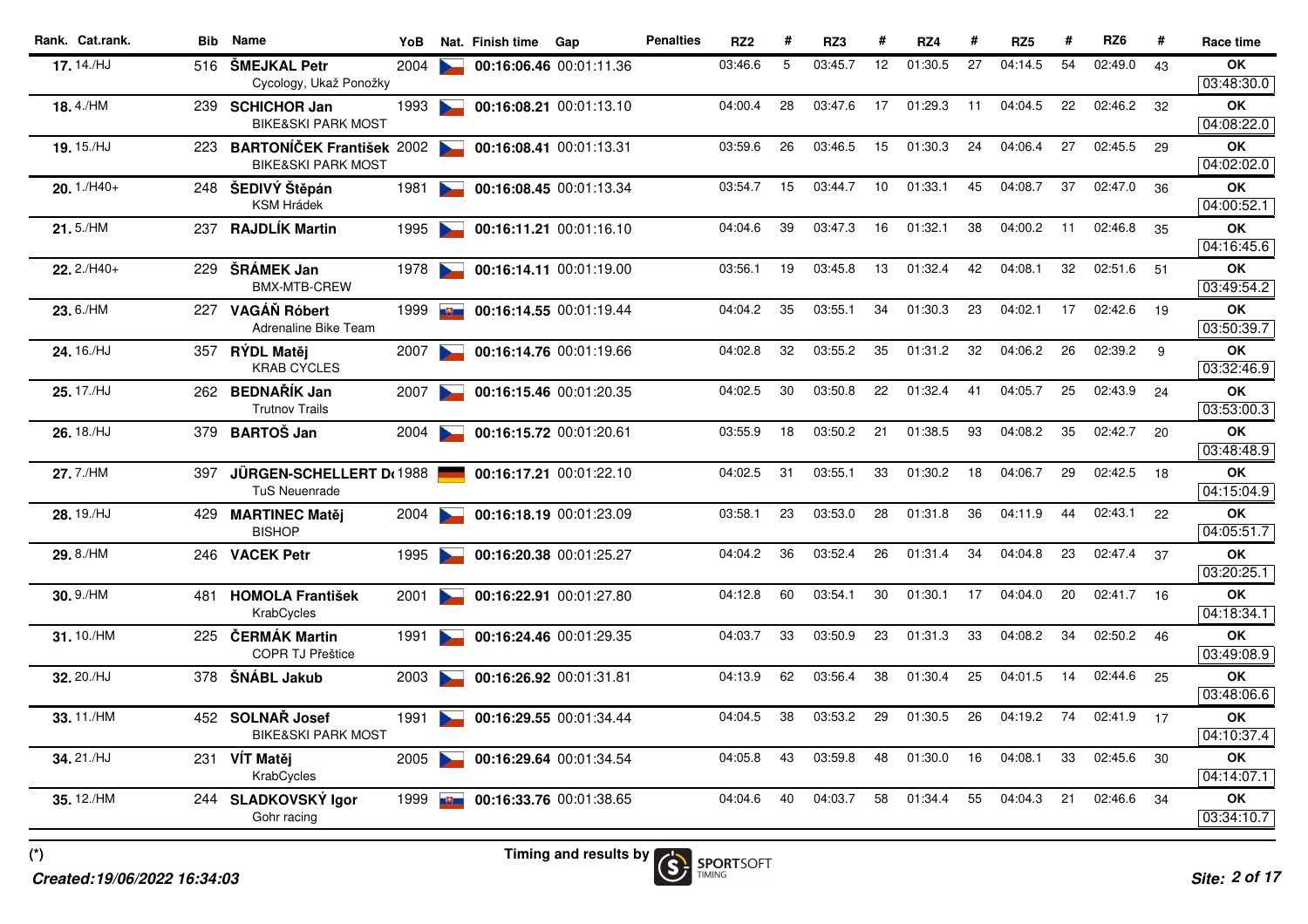| 31<br>35<br>36, 22./HJ<br>04:03.8<br>34<br>03:54.4<br>01:31.6<br>04:16.5<br>62<br>02:48.3<br>OK<br><b>SMÍTAL Lukáš</b><br>00:16:34.84 00:01:39.73<br>41<br>234<br>2006<br>04:04:33.7<br>52<br>01:29.0<br>37.13./HM<br>71<br>04:01.5<br>8<br>04:03.5<br>18<br>02:44.9<br>26<br>OK<br>502 ŠEBEK Matěj<br>1998<br>00:16:35.25 00:01:40.14<br>04:16.1<br>03:45:47.2<br>04:00.1<br>49<br>01:35.1<br>65<br>04:03.9<br>19<br>02:52.5<br>38.14./HM<br><b>ROUL Vlastimil</b><br>1992<br>04:06.6<br>44<br>54<br><b>OK</b><br>240<br>00:16:38.36 00:01:43.25<br>PTBshop.cz<br>03:58.9<br>47<br>01:36.3<br>75<br>02:43.8<br>04:09.5<br>51<br>04:11.1<br>41<br>OK<br>39.15./HM<br><b>MĚCHURA Filip</b><br>23<br>259<br>1992<br>00:16:39.80 00:01:44.70<br>Vostrá Vačka Tým<br>42<br>03:54.7<br>32<br>01:35.7<br>69<br>04:13.1<br>49<br>02:50.4<br>40.23./HJ<br>04:05.7<br>47<br>OK<br>253 PAVEK Lukas<br>2007<br>00:16:39.84 00:01:44.74<br>beko bike racing team<br>03:02.7<br>25<br>03:56.6<br>40<br>01:32.4<br>39<br>04:11.7<br>43<br>41.24./HJ<br><b>BUDÍNSKÝ Ondřej</b><br>03:58.3<br>81<br>OK<br>491<br>2005<br>00:16:41.81 00:01:46.70<br>$\sim$<br>03:56.2<br>72<br>55<br>42.25./HJ<br>272 ONDRÁČEK Filip<br>04:08.9<br>49<br>36<br>01:36.1<br>04:14.5<br>02:46.3<br>33<br>OK<br>2007<br>00:16:42.31 00:01:47.20<br>Fly Enduro Team<br>03:58.6<br>43.26./HJ<br>04:09.5<br>50<br>46<br>01:34.5<br>56<br>04:12.9<br>47<br>02:47.6<br>OK<br>485 SUCHÝ Vojtěch<br>38<br>2007<br>00:16:43.25 00:01:48.14<br><b>Contract Contract</b><br>03:11:49.3<br>44, 27./HJ<br><b>MATOUŠEK Tomáš</b><br>04:08.6<br>47<br>04:03.7<br>56<br>01:30.7<br>29<br>04:15.6<br>60<br>02:45.4<br>28<br>383<br>2006<br>00:16:44.06 00:01:48.95<br><b>OK</b><br>03:55:56.1<br>45.28./HJ<br>226 NEŠPOR Štěpán<br>03:58.2<br>24<br>03:52.8<br>27<br>01:31.1<br>31<br>04:05.1<br>24<br>03:16.7<br>OK<br>00:16:44.14 00:01:49.03<br>124<br>2003<br>Commencal FDF Team<br>29<br>89<br>01:33.5<br>48<br>04:07.6<br>31<br>02:50.6<br>46.29./HJ<br>04:00.6<br>04:11.7<br>48<br>OK<br>ŠVEC Vojtěch<br>2004<br>00:16:44.25 00:01:49.15<br>230<br>kolaprovas.cz<br>20<br>04:24.1<br>130<br>01:32.6<br>04:08.3<br>36<br>02:47.9<br>OK<br>47.30./HJ<br>03:56.5<br>44<br>00:16:49.51 00:01:54.40<br>39<br><b>FORNIER Théo</b><br>2005<br>251<br>42<br>02:54.3<br>241 VLACH Marek<br>04:09.9<br>52<br>03:57.7<br>01:33.8<br>51<br>04:15.5<br>58<br>OK<br>48.16./HM<br>1992<br>00:16:51.31 00:01:56.20<br>58<br>Cyklokoloniál Enduro team<br>69<br>03:58.4<br>45<br>01:33.6<br>49<br>04:14.6<br>56<br>02:49.5<br>49.17./HM<br>250 KUNÁŠEK Martin<br>04:15.6<br>OK<br>00:16:51.99 00:01:56.89<br>44<br>1988<br>Ptbshop<br>56<br>03:56.2<br>37<br>01:36.4<br>76<br>04:12.1<br>45<br>02:56.8<br>$50.31$ ./HJ<br>04:10.8<br><b>OK</b><br>255 FRÝDA Ondřej<br>00:16:52.59 00:01:57.49<br>64<br>2006<br><b>ZÁMEČNÍK Petr</b><br>02:52.6<br>51.32./HJ<br>61<br>04:03.4<br>55<br>01:34.8<br>60<br>04:10.5<br>40<br>OK<br>245<br>2006<br>00:16:54.91 00:01:59.81<br>04:13.5<br>55<br>46<br>04:02.0<br>53<br>01:34.0<br>52<br>04:15.1<br>57<br>02:57.1<br>OK<br>52.33./HJ<br>416 DANĚK Dominik<br>04:08.3<br>2007<br>00:16:56.65 00:02:01.54<br>65<br>$\sim$<br>Sportovní Kurzy.cz<br>74<br>62<br>52<br>04:04.2<br>01:35.1<br>66<br>04:13.6<br>02:48.4<br>53.34./HJ<br>04:17.0<br>42<br>ΟK<br>274<br><b>GRZYCH Oliver</b><br>2005<br>00:16:58.58 00:02:03.48<br>72<br>60<br>$54.3/H40+$<br>04:04.0<br>01:37.2<br>83<br>04:10.3<br>39<br>02:53.1<br>56<br>OK<br>04:16.4<br>368<br><b>WINTER Christian</b><br>1977<br>00:17:01.16 00:02:06.05<br>REDERBERCH Racing e.V. | Rank. Cat.rank. | <b>Bib</b> Name | YoB | Nat. Finish time | Gap | <b>Penalties</b> | RZ <sub>2</sub> | # | RZ3 | # | RZ4 | # | RZ <sub>5</sub> | # | RZ <sub>6</sub> | # | Race time  |
|------------------------------------------------------------------------------------------------------------------------------------------------------------------------------------------------------------------------------------------------------------------------------------------------------------------------------------------------------------------------------------------------------------------------------------------------------------------------------------------------------------------------------------------------------------------------------------------------------------------------------------------------------------------------------------------------------------------------------------------------------------------------------------------------------------------------------------------------------------------------------------------------------------------------------------------------------------------------------------------------------------------------------------------------------------------------------------------------------------------------------------------------------------------------------------------------------------------------------------------------------------------------------------------------------------------------------------------------------------------------------------------------------------------------------------------------------------------------------------------------------------------------------------------------------------------------------------------------------------------------------------------------------------------------------------------------------------------------------------------------------------------------------------------------------------------------------------------------------------------------------------------------------------------------------------------------------------------------------------------------------------------------------------------------------------------------------------------------------------------------------------------------------------------------------------------------------------------------------------------------------------------------------------------------------------------------------------------------------------------------------------------------------------------------------------------------------------------------------------------------------------------------------------------------------------------------------------------------------------------------------------------------------------------------------------------------------------------------------------------------------------------------------------------------------------------------------------------------------------------------------------------------------------------------------------------------------------------------------------------------------------------------------------------------------------------------------------------------------------------------------------------------------------------------------------------------------------------------------------------------------------------------------------------------------------------------------------------------------------------------------------------------------------------------------------------------------------------------------------------------------------------------------------------------------------------------------------------------------------|-----------------|-----------------|-----|------------------|-----|------------------|-----------------|---|-----|---|-----|---|-----------------|---|-----------------|---|------------|
|                                                                                                                                                                                                                                                                                                                                                                                                                                                                                                                                                                                                                                                                                                                                                                                                                                                                                                                                                                                                                                                                                                                                                                                                                                                                                                                                                                                                                                                                                                                                                                                                                                                                                                                                                                                                                                                                                                                                                                                                                                                                                                                                                                                                                                                                                                                                                                                                                                                                                                                                                                                                                                                                                                                                                                                                                                                                                                                                                                                                                                                                                                                                                                                                                                                                                                                                                                                                                                                                                                                                                                                                            |                 |                 |     |                  |     |                  |                 |   |     |   |     |   |                 |   |                 |   |            |
|                                                                                                                                                                                                                                                                                                                                                                                                                                                                                                                                                                                                                                                                                                                                                                                                                                                                                                                                                                                                                                                                                                                                                                                                                                                                                                                                                                                                                                                                                                                                                                                                                                                                                                                                                                                                                                                                                                                                                                                                                                                                                                                                                                                                                                                                                                                                                                                                                                                                                                                                                                                                                                                                                                                                                                                                                                                                                                                                                                                                                                                                                                                                                                                                                                                                                                                                                                                                                                                                                                                                                                                                            |                 |                 |     |                  |     |                  |                 |   |     |   |     |   |                 |   |                 |   |            |
|                                                                                                                                                                                                                                                                                                                                                                                                                                                                                                                                                                                                                                                                                                                                                                                                                                                                                                                                                                                                                                                                                                                                                                                                                                                                                                                                                                                                                                                                                                                                                                                                                                                                                                                                                                                                                                                                                                                                                                                                                                                                                                                                                                                                                                                                                                                                                                                                                                                                                                                                                                                                                                                                                                                                                                                                                                                                                                                                                                                                                                                                                                                                                                                                                                                                                                                                                                                                                                                                                                                                                                                                            |                 |                 |     |                  |     |                  |                 |   |     |   |     |   |                 |   |                 |   |            |
|                                                                                                                                                                                                                                                                                                                                                                                                                                                                                                                                                                                                                                                                                                                                                                                                                                                                                                                                                                                                                                                                                                                                                                                                                                                                                                                                                                                                                                                                                                                                                                                                                                                                                                                                                                                                                                                                                                                                                                                                                                                                                                                                                                                                                                                                                                                                                                                                                                                                                                                                                                                                                                                                                                                                                                                                                                                                                                                                                                                                                                                                                                                                                                                                                                                                                                                                                                                                                                                                                                                                                                                                            |                 |                 |     |                  |     |                  |                 |   |     |   |     |   |                 |   |                 |   |            |
|                                                                                                                                                                                                                                                                                                                                                                                                                                                                                                                                                                                                                                                                                                                                                                                                                                                                                                                                                                                                                                                                                                                                                                                                                                                                                                                                                                                                                                                                                                                                                                                                                                                                                                                                                                                                                                                                                                                                                                                                                                                                                                                                                                                                                                                                                                                                                                                                                                                                                                                                                                                                                                                                                                                                                                                                                                                                                                                                                                                                                                                                                                                                                                                                                                                                                                                                                                                                                                                                                                                                                                                                            |                 |                 |     |                  |     |                  |                 |   |     |   |     |   |                 |   |                 |   | 04:17:12.6 |
|                                                                                                                                                                                                                                                                                                                                                                                                                                                                                                                                                                                                                                                                                                                                                                                                                                                                                                                                                                                                                                                                                                                                                                                                                                                                                                                                                                                                                                                                                                                                                                                                                                                                                                                                                                                                                                                                                                                                                                                                                                                                                                                                                                                                                                                                                                                                                                                                                                                                                                                                                                                                                                                                                                                                                                                                                                                                                                                                                                                                                                                                                                                                                                                                                                                                                                                                                                                                                                                                                                                                                                                                            |                 |                 |     |                  |     |                  |                 |   |     |   |     |   |                 |   |                 |   | 04:15:57.8 |
|                                                                                                                                                                                                                                                                                                                                                                                                                                                                                                                                                                                                                                                                                                                                                                                                                                                                                                                                                                                                                                                                                                                                                                                                                                                                                                                                                                                                                                                                                                                                                                                                                                                                                                                                                                                                                                                                                                                                                                                                                                                                                                                                                                                                                                                                                                                                                                                                                                                                                                                                                                                                                                                                                                                                                                                                                                                                                                                                                                                                                                                                                                                                                                                                                                                                                                                                                                                                                                                                                                                                                                                                            |                 |                 |     |                  |     |                  |                 |   |     |   |     |   |                 |   |                 |   | 04:27:05.8 |
|                                                                                                                                                                                                                                                                                                                                                                                                                                                                                                                                                                                                                                                                                                                                                                                                                                                                                                                                                                                                                                                                                                                                                                                                                                                                                                                                                                                                                                                                                                                                                                                                                                                                                                                                                                                                                                                                                                                                                                                                                                                                                                                                                                                                                                                                                                                                                                                                                                                                                                                                                                                                                                                                                                                                                                                                                                                                                                                                                                                                                                                                                                                                                                                                                                                                                                                                                                                                                                                                                                                                                                                                            |                 |                 |     |                  |     |                  |                 |   |     |   |     |   |                 |   |                 |   | 04:04:10.8 |
|                                                                                                                                                                                                                                                                                                                                                                                                                                                                                                                                                                                                                                                                                                                                                                                                                                                                                                                                                                                                                                                                                                                                                                                                                                                                                                                                                                                                                                                                                                                                                                                                                                                                                                                                                                                                                                                                                                                                                                                                                                                                                                                                                                                                                                                                                                                                                                                                                                                                                                                                                                                                                                                                                                                                                                                                                                                                                                                                                                                                                                                                                                                                                                                                                                                                                                                                                                                                                                                                                                                                                                                                            |                 |                 |     |                  |     |                  |                 |   |     |   |     |   |                 |   |                 |   | 04:29:21.6 |
|                                                                                                                                                                                                                                                                                                                                                                                                                                                                                                                                                                                                                                                                                                                                                                                                                                                                                                                                                                                                                                                                                                                                                                                                                                                                                                                                                                                                                                                                                                                                                                                                                                                                                                                                                                                                                                                                                                                                                                                                                                                                                                                                                                                                                                                                                                                                                                                                                                                                                                                                                                                                                                                                                                                                                                                                                                                                                                                                                                                                                                                                                                                                                                                                                                                                                                                                                                                                                                                                                                                                                                                                            |                 |                 |     |                  |     |                  |                 |   |     |   |     |   |                 |   |                 |   |            |
|                                                                                                                                                                                                                                                                                                                                                                                                                                                                                                                                                                                                                                                                                                                                                                                                                                                                                                                                                                                                                                                                                                                                                                                                                                                                                                                                                                                                                                                                                                                                                                                                                                                                                                                                                                                                                                                                                                                                                                                                                                                                                                                                                                                                                                                                                                                                                                                                                                                                                                                                                                                                                                                                                                                                                                                                                                                                                                                                                                                                                                                                                                                                                                                                                                                                                                                                                                                                                                                                                                                                                                                                            |                 |                 |     |                  |     |                  |                 |   |     |   |     |   |                 |   |                 |   |            |
|                                                                                                                                                                                                                                                                                                                                                                                                                                                                                                                                                                                                                                                                                                                                                                                                                                                                                                                                                                                                                                                                                                                                                                                                                                                                                                                                                                                                                                                                                                                                                                                                                                                                                                                                                                                                                                                                                                                                                                                                                                                                                                                                                                                                                                                                                                                                                                                                                                                                                                                                                                                                                                                                                                                                                                                                                                                                                                                                                                                                                                                                                                                                                                                                                                                                                                                                                                                                                                                                                                                                                                                                            |                 |                 |     |                  |     |                  |                 |   |     |   |     |   |                 |   |                 |   | 04:19:36.6 |
|                                                                                                                                                                                                                                                                                                                                                                                                                                                                                                                                                                                                                                                                                                                                                                                                                                                                                                                                                                                                                                                                                                                                                                                                                                                                                                                                                                                                                                                                                                                                                                                                                                                                                                                                                                                                                                                                                                                                                                                                                                                                                                                                                                                                                                                                                                                                                                                                                                                                                                                                                                                                                                                                                                                                                                                                                                                                                                                                                                                                                                                                                                                                                                                                                                                                                                                                                                                                                                                                                                                                                                                                            |                 |                 |     |                  |     |                  |                 |   |     |   |     |   |                 |   |                 |   | 03:58:41.8 |
|                                                                                                                                                                                                                                                                                                                                                                                                                                                                                                                                                                                                                                                                                                                                                                                                                                                                                                                                                                                                                                                                                                                                                                                                                                                                                                                                                                                                                                                                                                                                                                                                                                                                                                                                                                                                                                                                                                                                                                                                                                                                                                                                                                                                                                                                                                                                                                                                                                                                                                                                                                                                                                                                                                                                                                                                                                                                                                                                                                                                                                                                                                                                                                                                                                                                                                                                                                                                                                                                                                                                                                                                            |                 |                 |     |                  |     |                  |                 |   |     |   |     |   |                 |   |                 |   | 04:17:10.0 |
|                                                                                                                                                                                                                                                                                                                                                                                                                                                                                                                                                                                                                                                                                                                                                                                                                                                                                                                                                                                                                                                                                                                                                                                                                                                                                                                                                                                                                                                                                                                                                                                                                                                                                                                                                                                                                                                                                                                                                                                                                                                                                                                                                                                                                                                                                                                                                                                                                                                                                                                                                                                                                                                                                                                                                                                                                                                                                                                                                                                                                                                                                                                                                                                                                                                                                                                                                                                                                                                                                                                                                                                                            |                 |                 |     |                  |     |                  |                 |   |     |   |     |   |                 |   |                 |   | 03:39:29.6 |
|                                                                                                                                                                                                                                                                                                                                                                                                                                                                                                                                                                                                                                                                                                                                                                                                                                                                                                                                                                                                                                                                                                                                                                                                                                                                                                                                                                                                                                                                                                                                                                                                                                                                                                                                                                                                                                                                                                                                                                                                                                                                                                                                                                                                                                                                                                                                                                                                                                                                                                                                                                                                                                                                                                                                                                                                                                                                                                                                                                                                                                                                                                                                                                                                                                                                                                                                                                                                                                                                                                                                                                                                            |                 |                 |     |                  |     |                  |                 |   |     |   |     |   |                 |   |                 |   | 03:52:54.2 |
|                                                                                                                                                                                                                                                                                                                                                                                                                                                                                                                                                                                                                                                                                                                                                                                                                                                                                                                                                                                                                                                                                                                                                                                                                                                                                                                                                                                                                                                                                                                                                                                                                                                                                                                                                                                                                                                                                                                                                                                                                                                                                                                                                                                                                                                                                                                                                                                                                                                                                                                                                                                                                                                                                                                                                                                                                                                                                                                                                                                                                                                                                                                                                                                                                                                                                                                                                                                                                                                                                                                                                                                                            |                 |                 |     |                  |     |                  |                 |   |     |   |     |   |                 |   |                 |   | 04:25:20.7 |
|                                                                                                                                                                                                                                                                                                                                                                                                                                                                                                                                                                                                                                                                                                                                                                                                                                                                                                                                                                                                                                                                                                                                                                                                                                                                                                                                                                                                                                                                                                                                                                                                                                                                                                                                                                                                                                                                                                                                                                                                                                                                                                                                                                                                                                                                                                                                                                                                                                                                                                                                                                                                                                                                                                                                                                                                                                                                                                                                                                                                                                                                                                                                                                                                                                                                                                                                                                                                                                                                                                                                                                                                            |                 |                 |     |                  |     |                  |                 |   |     |   |     |   |                 |   |                 |   | 03:51:35.0 |
|                                                                                                                                                                                                                                                                                                                                                                                                                                                                                                                                                                                                                                                                                                                                                                                                                                                                                                                                                                                                                                                                                                                                                                                                                                                                                                                                                                                                                                                                                                                                                                                                                                                                                                                                                                                                                                                                                                                                                                                                                                                                                                                                                                                                                                                                                                                                                                                                                                                                                                                                                                                                                                                                                                                                                                                                                                                                                                                                                                                                                                                                                                                                                                                                                                                                                                                                                                                                                                                                                                                                                                                                            |                 |                 |     |                  |     |                  |                 |   |     |   |     |   |                 |   |                 |   | 03:40:48.6 |
|                                                                                                                                                                                                                                                                                                                                                                                                                                                                                                                                                                                                                                                                                                                                                                                                                                                                                                                                                                                                                                                                                                                                                                                                                                                                                                                                                                                                                                                                                                                                                                                                                                                                                                                                                                                                                                                                                                                                                                                                                                                                                                                                                                                                                                                                                                                                                                                                                                                                                                                                                                                                                                                                                                                                                                                                                                                                                                                                                                                                                                                                                                                                                                                                                                                                                                                                                                                                                                                                                                                                                                                                            |                 |                 |     |                  |     |                  |                 |   |     |   |     |   |                 |   |                 |   | 03:56:14.5 |
|                                                                                                                                                                                                                                                                                                                                                                                                                                                                                                                                                                                                                                                                                                                                                                                                                                                                                                                                                                                                                                                                                                                                                                                                                                                                                                                                                                                                                                                                                                                                                                                                                                                                                                                                                                                                                                                                                                                                                                                                                                                                                                                                                                                                                                                                                                                                                                                                                                                                                                                                                                                                                                                                                                                                                                                                                                                                                                                                                                                                                                                                                                                                                                                                                                                                                                                                                                                                                                                                                                                                                                                                            |                 |                 |     |                  |     |                  |                 |   |     |   |     |   |                 |   |                 |   | 02:57:37.9 |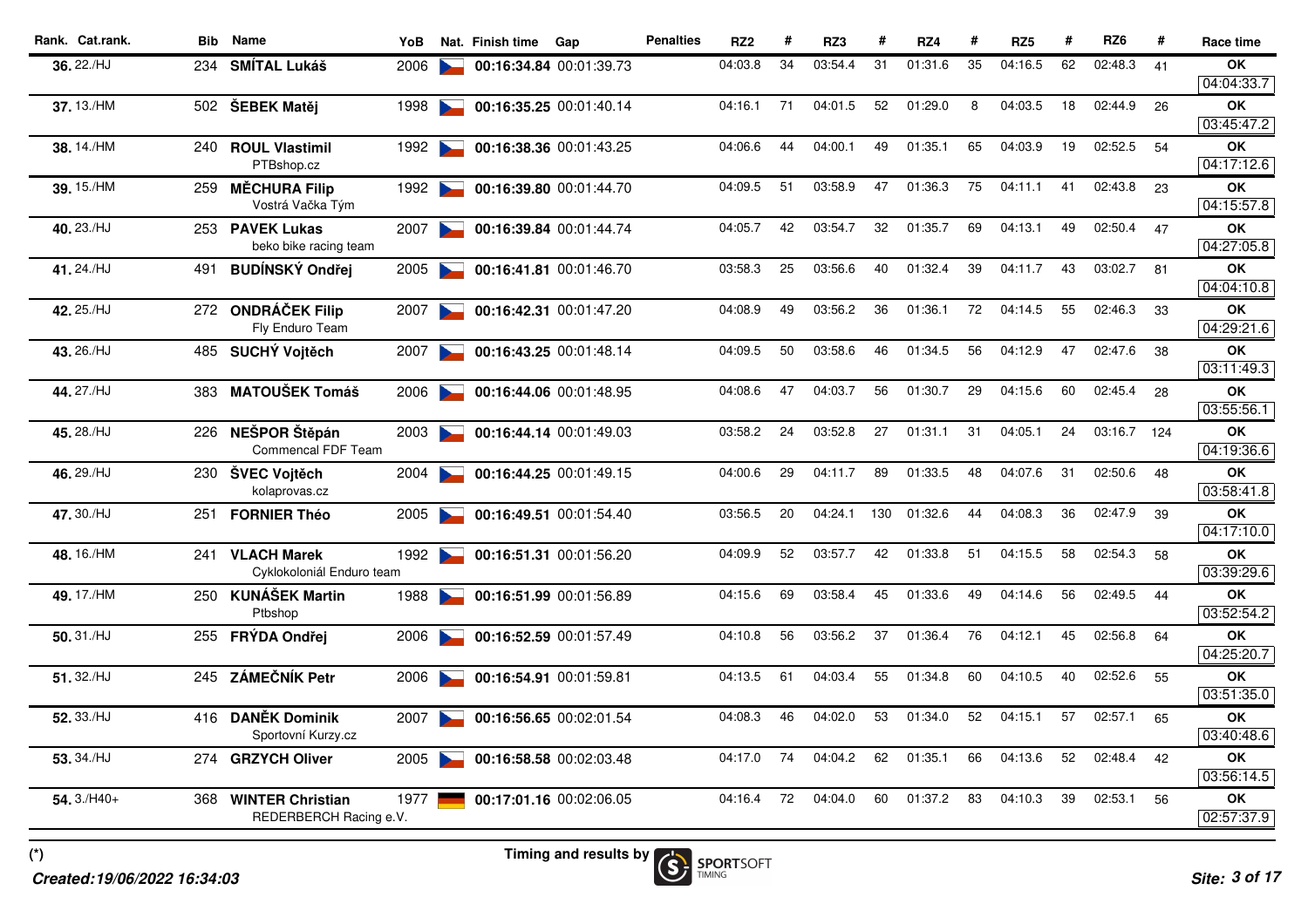| Rank. Cat.rank. |     | <b>Bib</b> Name                                      | YoB  |                                                                                                                                                                                                                                      | Nat. Finish time | Gap                     | <b>Penalties</b> | RZ <sub>2</sub> | #   | RZ3     | #   | RZ4         | #   | RZ <sub>5</sub> | #   | RZ <sub>6</sub> | #  | Race time                            |
|-----------------|-----|------------------------------------------------------|------|--------------------------------------------------------------------------------------------------------------------------------------------------------------------------------------------------------------------------------------|------------------|-------------------------|------------------|-----------------|-----|---------|-----|-------------|-----|-----------------|-----|-----------------|----|--------------------------------------|
| 55.18./HM       | 398 | <b>JULIEN Schaab</b><br><b>TuS Neuenrade</b>         | 1992 |                                                                                                                                                                                                                                      |                  | 00:17:01.80 00:02:06.69 |                  | 04:11.1         | 57  | 03:57.8 | 43  | 01:35.0     | 64  | 04:13.2         | 50  | 03:04.5         | 89 | OK<br>04:13:10.1                     |
| 56.19./HM       |     | 456 BUCH Tim                                         | 1993 |                                                                                                                                                                                                                                      |                  | 00:17:03.60 00:02:08.49 |                  | 04:12.2         | 59  | 04:05.2 | 67  | 01:34.5     | 57  | 04:19.3         | 75  | 02:52.2         | 53 | <b>OK</b>                            |
|                 |     |                                                      |      |                                                                                                                                                                                                                                      |                  |                         |                  |                 |     |         |     |             |     |                 |     |                 |    | 03:24:42.8                           |
| 57.35./HJ       | 261 | ČERNÍK Oliver<br>Bike team Klíny                     | 2007 |                                                                                                                                                                                                                                      |                  | 00:17:05.75 00:02:10.64 |                  | 04:10.2         | 54  | 04:12.1 | 90  | 01:33.4     | 46  | 04:18.0         | 69  | 02:51.8         | 52 | OK<br>04:25:38.9                     |
| 58.36./HJ       |     | 472 KNEŘ Kryštof<br>SK Faler bike team               |      | 2005                                                                                                                                                                                                                                 |                  | 00:17:06.85 00:02:11.74 |                  | 04:15.0         | 66  | 04:05.0 | 64  | 01:34.2     | 54  | 04:22.3         | 87  | 02:50.2         | 45 | OK<br>03:53:43.5                     |
| 59.37./HJ       |     | 478 HLUBOCKÝ Aleš<br><b>BIKE SHOP kanovnická</b>     |      | 2006                                                                                                                                                                                                                                 |                  | 00:17:07.04 00:02:11.93 |                  | 04:10.0         | 53  | 04:13.0 | 92  | 01:34.8     | 61  | 04:14.2         | 53  | 02:54.8         | 60 | OK<br>03:33:47.4                     |
| 60.38./HJ       |     | 479 GAŠEK Šimon                                      | 2007 | $\sim$                                                                                                                                                                                                                               |                  | 00:17:08.06 00:02:12.95 |                  | 04:14.1         | 63  | 04:05.1 | 65  | 01:37.1     | 82  | 04:12.9         | 47  | 02:58.8         | 70 | <b>OK</b><br>03:00:47.0              |
| 61.39./HJ       | 497 | <b>KOUDELKA Max</b>                                  | 2003 |                                                                                                                                                                                                                                      |                  | 00:17:10.45 00:02:15.34 |                  | 04:15.5         | 68  | 04:03.9 | 59  | 01:30.6     | 28  | 04:20.2         | 78  | 03:00.1         | 73 | OK<br>04:05:57.0                     |
| 62.40./HJ       |     | <b>SRT Stela Racing Team</b><br>515 ZVĚŘINA Kristián | 2004 | <b>Contract of the Contract of the Contract of the Contract of the Contract of the Contract of the Contract of the Contract of the Contract of the Contract of the Contract of the Contract of the Contract of the Contract of t</b> |                  | 00:17:10.68 00:02:15.58 |                  | 04:29.7         | 109 | 03:58.1 | 44  | 01:32.5     | 43  | 04:19.0         | 73  | 02:51.2 49      |    | <b>OK</b>                            |
| 63.20./HM       |     | Cycli<br>512 KOUDELKA Tomáš<br>Flowride              |      | 2000                                                                                                                                                                                                                                 |                  | 00:17:13.86 00:02:18.75 |                  | 04:21.4         | 83  | 04:04.8 | 63  | 01:35.1     | 66  | 04:17.9         | 68  | 02:54.4         | 59 | 03:42:25.0<br>OK<br>04:12:37.9       |
| 64.21./HM       |     | 268 MALÝ Jaroslav                                    | 1991 | <b>Contract Contract Contract</b>                                                                                                                                                                                                    |                  | 00:17:14.01 00:02:18.90 |                  | 04:14.6         | 64  | 04:09.0 | 80  | 01:36.7     | 79  | 04:17.4         | 66  | 02:56.1         | 62 | OK<br>03:37:35.3                     |
| 65.41./HJ       |     | 285 JÁNSKÝ Lukáš<br>Triple ZET enduro team           | 2007 | $\sim$                                                                                                                                                                                                                               |                  | 00:17:20.80 00:02:25.70 |                  | 04:46.6         | 154 | 03:56.5 | 39  | 01:29.6     | 14  | 04:22.0         | 85  | 02:46.0         | 31 | OK<br>03:51:03.0                     |
| 66.42./HJ       |     | 279 FRANZEL Oskar                                    | 2003 |                                                                                                                                                                                                                                      |                  | 00:17:20.90 00:02:25.80 |                  | 04:23.5         | 93  | 04:06.2 | 70  | 01:34.6     | 58  | 04:17.7         | 67  | 02:58.7         | 69 | <b>OK</b><br>04:29:52.5              |
| 67.22./HM       |     | 266 JIRKŮ Tomáš                                      |      | 1995                                                                                                                                                                                                                                 |                  | 00:17:22.38 00:02:27.28 |                  | 04:11.4         | 58  | 04:00.3 | 51  | 01:41.2 115 |     | 04:26.3         | 105 | 03:02.8         | 83 | <b>OK</b><br>04:09:11.5              |
| 68.23./HM       |     | 254 RYCHTAŘÍK Martin                                 | 1988 |                                                                                                                                                                                                                                      |                  | 00:17:24.29 00:02:29.19 |                  | 04:16.6         | 73  | 04:15.8 | 99  | 01:35.0     | 63  | 04:15.5         | 59  | 03:01.1 77      |    | OK<br>03:24:05.1                     |
| 69.43./HJ       |     | 296 KRÁL Ondřej                                      | 2007 | <b>Contract Contract Contract</b>                                                                                                                                                                                                    |                  | 00:17:25.54 00:02:30.44 |                  | 04:21.5         | 85  | 04:07.5 | 74  | 01:39.7     | 102 | 04:16.8         | 64  | 02:59.9         | 72 | <b>OK</b><br>04:22:58.6              |
| $70.4$ ./H40+   | 283 | <b>BRZOŇ Michal</b>                                  | 1982 |                                                                                                                                                                                                                                      |                  | 00:17:26.94 00:02:31.84 |                  | 04:24.6         | 95  | 04:11.2 | 86  | 01:34.7     | 59  | 04:20.7         | 79  | 02:55.5         | 61 | <b>OK</b><br>$\overline{04:17:58.3}$ |
| 71.5./H40+      |     | 432 JANEK Štěpán                                     | 1981 |                                                                                                                                                                                                                                      |                  | 00:17:27.50 00:02:32.39 |                  | 04:21.7         | 88  | 04:05.1 | 66  | 01:42.4     | 125 | 04:12.6         | 46  | 03:05.4         | 91 | OK<br>03:31:04.5                     |
| 72.44./HJ       |     | 425 KESL Matěj                                       |      | 2006                                                                                                                                                                                                                                 |                  | 00:17:28.66 00:02:33.55 |                  | 04:19.4         | 79  | 04:16.3 | 100 | 01:36.3     | 74  | 04:18.9         | 72  | 02:57.6         | 67 | <b>NO START</b>                      |
| 73.24./HM       |     | 414 HLÁVKA Marek                                     |      | 1998                                                                                                                                                                                                                                 |                  | 00:17:28.95 00:02:33.85 |                  | 04:07.1         | 45  | 04:08.2 | 77  | 01:46.7     | 161 | 04:17.0         | 65  | 03:09.7 102     |    | OK<br>03:54:46.6                     |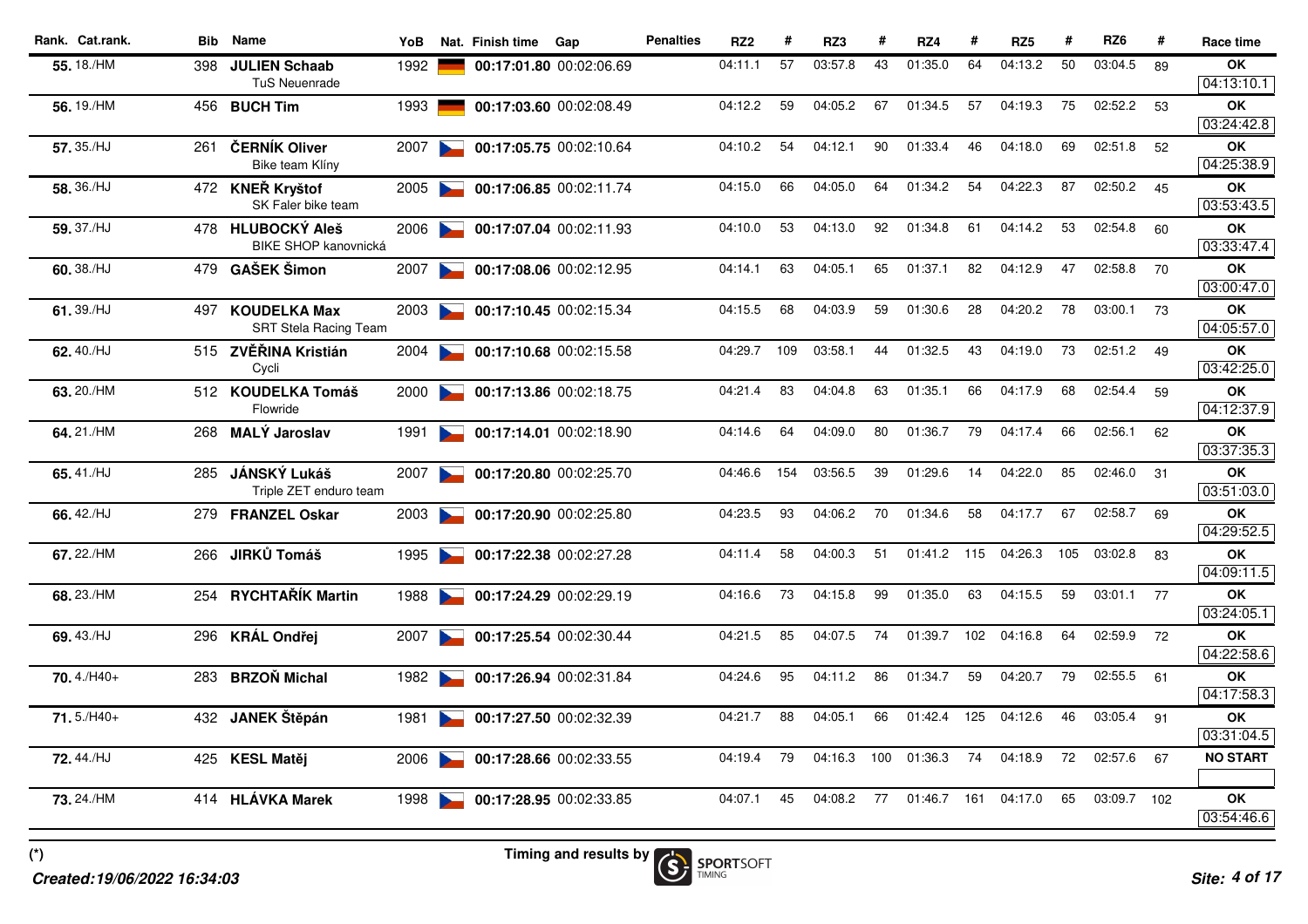| Rank. Cat.rank. | Bib | <b>Name</b>                                                   | YoB  |                                   | Nat. Finish time | Gap                     | <b>Penalties</b> | RZ <sub>2</sub> | #   | RZ3     | #   | RZ4         | #              | RZ <sub>5</sub> | #   | RZ <sub>6</sub> | #   | Race time               |
|-----------------|-----|---------------------------------------------------------------|------|-----------------------------------|------------------|-------------------------|------------------|-----------------|-----|---------|-----|-------------|----------------|-----------------|-----|-----------------|-----|-------------------------|
| 74.45./HJ       | 267 | <b>KRÁSA Tomáš</b><br>Hellsboys                               | 2004 |                                   |                  | 00:17:32.44 00:02:37.33 |                  | 04:17.3         | 75  | 04:06.3 | 71  | 01:43.0     | 132            | 04:25.5         | 98  | 03:00.2         | 75  | OK<br>03:44:30.6        |
| 75.25./HM       |     | 270 TREFIL Tomáš<br>Sickbros Team                             | 1994 |                                   |                  | 00:17:33.80 00:02:38.69 |                  | 04:21.4         | 84  | 04:14.2 | 95  | 01:39.5     | 101            | 04:18.4         | 71  | 03:00.1         | 74  | <b>OK</b><br>04:17:02.7 |
| 76.46./HJ       |     | 282 HOBLER Miroslav<br>UNDERWOOD CYCLING LAB                  | 2007 |                                   |                  | 00:17:34.65 00:02:39.55 |                  | 04:23.3         | 91  | 04:06.9 | 73  | 01:39.2     | 99             | 04:21.1         | 81  | 03:03.9         | 87  | OK<br>04:15:55.3        |
| 77, 26./HM      |     | 352 HUSA Petr<br>PTBshop.cz                                   | 1992 | $\sim$                            |                  | 00:17:34.96 00:02:39.85 |                  | 04:18.0         | 76  | 04:06.4 | 72  | 01:38.6     | 94             | 04:25.6         | 99  | 03:06.2         | 92  | OK<br>04:04:44.7        |
| 78.47./HJ       |     | 298 OŽANA Ondřej                                              | 2003 |                                   |                  | 00:17:35.20 00:02:40.09 |                  | 04:10.7         | 55  | 04:18.8 |     | 112 01:36.2 | 73             | 04:18.1         | 70  | 03:11.2 104     |     | <b>OK</b><br>04:04:41.6 |
| 79.48./HJ       |     | 445 BRONČEK Matyáš                                            | 2003 | <b>Contract Contract Contract</b> |                  | 00:17:36.81 00:02:41.70 |                  | 04:24.2         | 94  | 04:17.1 | 103 | 01:40.0     | 106            | 04:16.5         | 63  | 02:58.8         | 71  | OK<br>03:49:50.8        |
| 80.27./HM       | 281 | <b>STRÁNSKÝ Marek</b><br>Sportovní klub policejní školy Praha | 1991 | <b>Contract Contract Contract</b> |                  | 00:17:37.09 00:02:41.98 |                  | 04:22.8         | 90  | 04:09.5 | 83  | 01:36.5     | 78             | 04:26.2         | 104 | 03:01.8         | 78  | <b>OK</b><br>04:10:59.5 |
| 81.49./HJ       |     | 355 MARIAN Marek                                              | 2005 |                                   |                  | 00:17:37.40 00:02:42.30 |                  | 04:14.7         | 65  | 04:05.5 | 68  | 01:33.8     | 50             | 04:40.5         | 148 | 03:02.8         | 82  | OK<br>03:34:56.8        |
| 82.50./HJ       |     | 275 MOUČKA Marek                                              | 2006 |                                   |                  | 00:17:38.40 00:02:43.30 |                  | 04:21.7         | 86  | 04:13.1 | 93  | 01:39.1     | 98             | 04:26.0         | 103 | 02:58.4         | 68  | <b>OK</b><br>03:48:51.9 |
| 83.51./HJ       |     | 276 KRIŠTŮFEK Vít<br>Val Di Botič                             | 2007 |                                   |                  | 00:17:39.94 00:02:44.83 |                  | 04:28.7         | 106 | 04:09.3 | 81  | 01:36.8     | 80             | 04:23.0         | 93  | 03:01.8         | 78  | OK<br>03:37:22.1        |
| 84, 28./HM      |     | 265 SVOBODA Lukáš<br>Kolofix                                  | 1987 | $\sim$                            |                  | 00:17:40.06 00:02:44.96 |                  | 04:31.7         | 116 | 04:10.5 | 85  | 01:38.2     | 91             | 04:23.0         | 92  | 02:56.5         | 63  | <b>OK</b><br>04:18:27.5 |
| 85.52./HJ       |     | 422 KAKOS Karel<br>Dressler team                              | 2007 |                                   |                  | 00:17:40.71 00:02:45.60 |                  | 04:15.2         | 67  | 04:09.5 | 82  | 01:34.9     | 62             | 04:25.7         | 100 | 03:15.3         | 121 | <b>OK</b><br>04:01:32.0 |
| 86.29./HM       |     | 256 DIVOK Michal                                              | 1994 | $\sim$                            |                  | 00:17:40.94 00:02:45.84 |                  | 04:40.3         | 140 | 04:03.7 | 56  | 01:43.5 136 |                | 04:11.2         | 42  | 03:02.0         | 80  | OK<br>04:26:14.8        |
| 87.30./HM       |     | 158 SALIS Mateusz<br>InMogilany                               | 1991 |                                   |                  | 00:17:43.49 00:02:48.39 |                  | 04:15.8         | 70  | 04:06.1 | 69  | 01:37.8     | 89             | 04:22.8         | 90  | 03:20.7 141     |     | <b>OK</b><br>04:12:46.7 |
| 88.53./HJ       |     | 420 NÁGL Patrik                                               | 2006 |                                   |                  | 00:17:43.80 00:02:48.70 |                  | 04:05.6         | 41  | 03:57.0 | 41  | 02:00.4     | 211            | 04:21.6         | 82  | 03:19.1         | 135 | OK<br>04:07:13.3        |
| 89.54./HJ       | 360 | <b>JURAJDA Jakub</b>                                          | 2006 |                                   |                  | 00:17:44.39 00:02:49.29 |                  | 04:21.7         | 86  | 04:14.0 | 94  | 01:36.9     | 81             | 04:30.8         | 113 | 03:00.8         | 76  | <b>OK</b><br>04:05:20.2 |
| 90.31./HM       | 447 | <b>SCHUSTR Filip</b><br><b>ZUBR Racing</b>                    | 1989 |                                   |                  | 00:17:46.55 00:02:51.44 |                  | 04:21.2         | 81  | 04:11.6 | 88  | 01:37.6     | 88             | 04:22.7         | 89  | 03:13.1 114     |     | OK<br>03:45:50.0        |
| 91.32./HM       |     | 449 ŽÁČEK Matěj                                               | 1992 |                                   |                  | 00:17:49.70 00:02:54.60 |                  | 04:23.5         | 92  | 04:11.3 | 87  | 01:44.0     | 146            | 04:22.5         | 88  | 03:08.3         | 97  | OK<br>04:11:20.3        |
| 92.55./HJ       |     | 493 BRABEC Šimon                                              | 2007 |                                   |                  | 00:17:54.66 00:02:59.55 |                  | 04:00.2         | 27  | 03:49.6 | 20  | 01:29.0     | $\overline{7}$ | 05:44.3         | 227 | 02:51.3         | 50  | <b>OK</b><br>03:55:41.8 |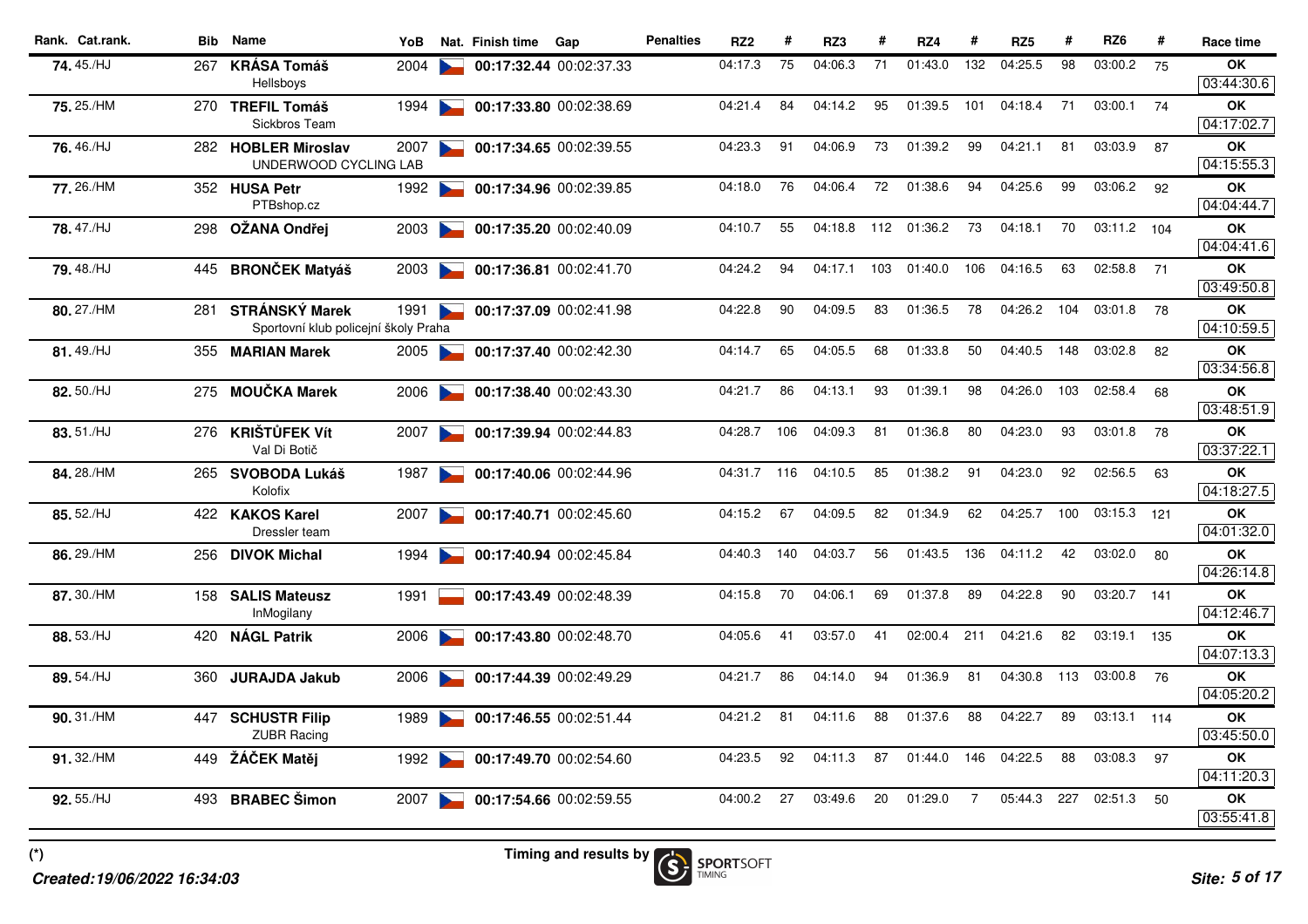| Rank. Cat.rank. | <b>Bib</b> | <b>Name</b>                                              | YoB  |                      | Nat. Finish time | Gap                     | <b>Penalties</b> | RZ <sub>2</sub> | #   | RZ3     | #   | RZ4         | #   | RZ <sub>5</sub> | #   | RZ <sub>6</sub> | #   | Race time               |
|-----------------|------------|----------------------------------------------------------|------|----------------------|------------------|-------------------------|------------------|-----------------|-----|---------|-----|-------------|-----|-----------------|-----|-----------------|-----|-------------------------|
| 93.56./HJ       | 307        | <b>HEJDA Alex</b>                                        | 2007 |                      |                  | 00:17:54.90 00:02:59.80 |                  | 04:21.2         | 81  | 04:17.5 | 106 | 01:41.3     | 117 | 04:23.4         | 94  | 03:11.4         | 106 | OK                      |
|                 |            | Fr Bikes                                                 |      |                      |                  |                         |                  |                 |     |         |     |             |     |                 |     |                 |     | 03:51:27.9              |
| 94.33./HM       | 284        | <b>VODIČKA Petr</b>                                      | 1985 |                      |                  | 00:17:55.15 00:03:00.04 |                  | 04:33.6         | 120 | 04:07.7 | 75  | 01:55.4     | 196 | 04:21.0         | 80  | 02:57.3         | 66  | <b>OK</b>               |
|                 |            |                                                          |      |                      |                  |                         |                  |                 |     |         |     |             |     |                 |     |                 |     | 04:02:55.4              |
| 95.34./HM       | 486.       | <b>HRODEK Vítězslav</b><br><b>BIKE&amp;SKI PARK MOST</b> | 1999 |                      |                  | 00:17:55.85 00:03:00.74 |                  | 04:28.6         | 104 | 04:16.4 | 101 | 01:34.0     | 53  | 04:30.1         | 111 | 03:06.6         | 94  | OK<br>03:37:07.3        |
| 96.35./HM       |            | 450 MELZER Franz                                         | 1986 |                      |                  |                         | 00:00:40         | 04:18.3         | 78  | 04:09.6 | 84  | 01:38.7     | 95  | 04:15.9         | 61  | 02:53.8         | 57  | NO                      |
|                 |            | Mountainbike Initiative shredERZ e.V.                    |      |                      |                  | 00:17:56.50 00:03:01.40 |                  |                 |     |         |     |             |     |                 |     |                 |     | 04:53:11.1              |
| 97.36./HM       |            | 395 ŠÉFR Tadeáš                                          | 1998 |                      |                  | 00:17:57.14 00:03:02.04 |                  | 04:24.9         | 96  | 04:14.8 | 96  | 01:37.8     | 89  | 04:35.6         | 128 | 03:03.8         | 86  | OK                      |
|                 |            | Trek Staněk Sport                                        |      |                      |                  |                         |                  |                 |     |         |     |             |     |                 |     |                 |     | 03:42:09.7              |
| 98.57./HJ       | 459        | <b>BRANDTL Aleš</b>                                      | 2004 | $\sim$               |                  | 00:17:58.05 00:03:02.94 |                  | 04:31.3         | 114 | 04:07.7 | 76  | 01:44.0     | 142 | 04:22.8         | 90  | 03:12.1         | 110 | <b>OK</b>               |
|                 |            |                                                          |      |                      |                  |                         |                  |                 |     |         |     |             |     |                 |     |                 |     | 03:32:36.8              |
| 99.37./HM       | 465.       | KOLAFA Tomáš                                             | 1984 |                      |                  | 00:18:04.61 00:03:09.50 |                  | 04:22.3         | 89  | 04:19.2 | 114 | 01:42.6     | 128 | 04:22.1         | 86  | 03:18.1         | 133 | OK                      |
|                 |            |                                                          |      |                      |                  |                         |                  |                 |     |         |     |             |     |                 |     |                 |     | 03:48:46.6              |
| 100.58./HJ      | 306        | <b>KRÁL Kryštof</b>                                      | 2005 | <b>Participation</b> |                  | 00:18:04.89 00:03:09.79 |                  | 04:29.7         | 110 | 04:08.8 | 79  | 01:39.8     | 104 | 04:25.1         | 96  | 03:21.2 143     |     | <b>OK</b><br>04:25:58.9 |
|                 |            |                                                          |      |                      |                  |                         |                  | 04:36.6         | 131 | 04:12.9 | 91  | 01:41.6 120 |     | 04:19.8         | 77  | 03:14.8 119     |     |                         |
| 101.38./HM      |            | 299 HURYCH Lukáš                                         | 1983 |                      |                  | 00:18:05.96 00:03:10.85 |                  |                 |     |         |     |             |     |                 |     |                 |     | <b>OK</b><br>04:04:11.8 |
| 102.39./HM      |            | 258 MOUČKA Roman                                         | 1994 |                      |                  | 00:18:07.80 00:03:12.69 |                  | 04:26.0         | 97  | 04:17.9 | 108 | 01:38.4     | 92  | 04:27.2         | 106 | 03:18.1         | 132 | <b>OK</b>               |
|                 |            |                                                          |      |                      |                  |                         |                  |                 |     |         |     |             |     |                 |     |                 |     | 04:07:41.0              |
| 103.40./HM      | 300        | <b>GRUBER Jakub</b>                                      | 1996 |                      |                  | 00:18:07.84 00:03:12.73 |                  | 04:29.5         | 108 | 04:15.5 | 98  | 01:44.0     | 144 | 04:35.7         | 129 | 03:02.8         | 83  | <b>OK</b>               |
|                 |            |                                                          |      |                      |                  |                         |                  |                 |     |         |     |             |     |                 |     |                 |     | 03:01:20.5              |
| 104.41./HM      | 280        | <b>DUCHÁČEK Michal</b>                                   | 1990 |                      |                  | 00:18:08.46 00:03:13.35 |                  | 04:29.8         | 111 | 04:17.8 | 107 | 01:39.8     | 103 | 04:19.4         | 76  | 03:21.5 144     |     | OK                      |
|                 |            | <b>TAULA</b>                                             |      |                      |                  |                         |                  |                 |     |         |     |             |     |                 |     |                 |     | 04:16:10.5              |
| 105.59./HJ      |            | 415 BINKO Petr                                           | 2006 | $\sim$               |                  | 00:18:08.51 00:03:13.40 |                  | 04:45.2         | 150 | 04:17.1 | 103 | 01:36.4     | 77  | 04:21.7         | 83  | 03:07.9         | 96  | OK                      |
|                 |            |                                                          |      |                      |                  |                         |                  |                 |     |         |     |             |     |                 |     |                 |     | 03:38:11.9              |
| 106.60./HJ      |            | 474 TICHÁČEK Petr<br>Apache Loko Trutnov                 | 2006 |                      |                  | 00:18:08.54 00:03:13.44 |                  | 04:08.7         | 48  | 04:56.1 | 200 | 01:38.8     | 96  | 04:13.3         | 51  | 03:11.4 107     |     | OK<br>03:58:44.2        |
| 107.42./HM      | 291        | <b>NEUGEBAUER David</b>                                  | 2001 |                      |                  | 00:18:10.70 00:03:15.59 |                  | 04:36.3         | 129 | 04:22.3 | 127 | 01:38.9     | 97  | 04:30.1         | 112 | 03:02.8         | 83  | ΟK                      |
|                 |            |                                                          |      |                      |                  |                         |                  |                 |     |         |     |             |     |                 |     |                 |     | 04:16:53.7              |
| 108.43./HM      | 495        | PAJAČ Lukáš                                              | 1987 |                      |                  | 00:18:15.15 00:03:20.04 |                  | 04:35.7         | 128 | 04:20.7 | 121 | 01:35.9     | 71  | 04:36.4         | 135 | 03:06.2         | 93  | ΟK                      |
|                 |            | FineBike                                                 |      |                      |                  |                         |                  |                 |     |         |     |             |     |                 |     |                 |     | 03:24:57.0              |
| 109.44./HM      | 424 -      | <b>FRITZSCHE Marcel</b>                                  | 1989 |                      |                  | 00:18:19.89 00:03:24.79 | 00:00:30         | 04:18.1         | 77  | 04:04.1 | 61  | 01:37.5     | 85  | 04:21.9         | 84  | 03:28.1         | 159 | <b>NO</b>               |
|                 |            | Mountainbike Initiative shredERZ e.V.                    |      |                      |                  |                         |                  |                 |     |         |     |             |     |                 |     |                 |     | 04:45:15.4              |
| 110.61./HJ      |            | 264 NĚMEČEK Jan                                          | 2006 |                      |                  | 00:18:20.80 00:03:25.69 |                  | 04:27.5         | 101 | 04:08.4 | 78  | 01:41.2 112 |     | 04:41.1         |     | 150 03:22.4 149 |     | OK                      |
|                 |            | Koloshop Team                                            |      |                      |                  |                         |                  |                 |     |         |     |             |     |                 |     |                 |     | 04:09:20.0              |
| 111.45./HM      |            | 506 HRACH Martin                                         | 1986 |                      |                  | 00:18:22.20 00:03:27.09 |                  | 04:34.9         | 123 | 04:22.1 | 126 | 01:43.1     | 133 | 04:27.7         | 108 | 03:14.3 116     |     | ΟK                      |
|                 |            | <b>BLUE SMOKE TEAM</b>                                   |      |                      |                  |                         |                  |                 |     |         |     |             |     |                 |     |                 |     | 03:49:55.3              |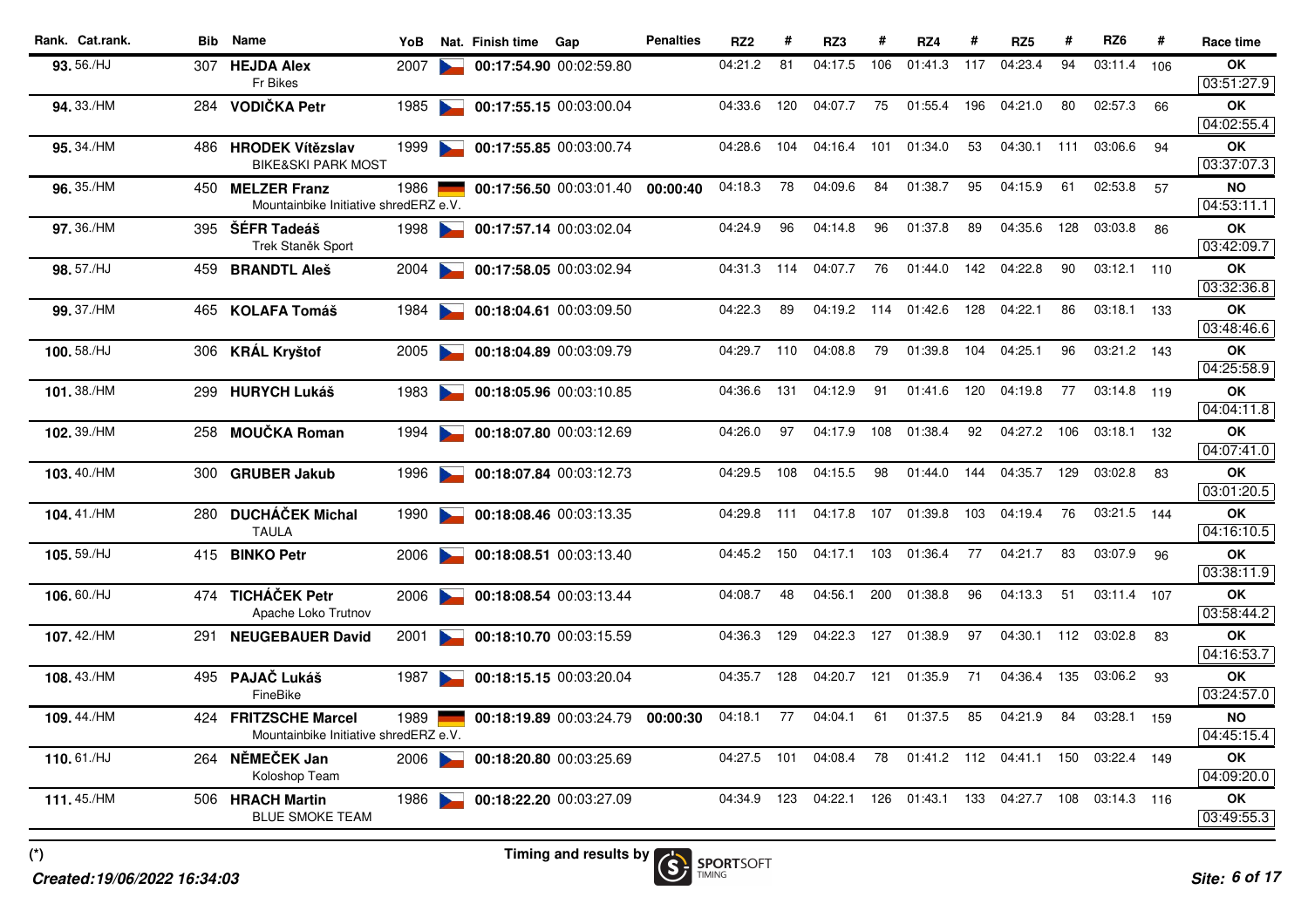| Rank. Cat.rank.    |      | <b>Bib</b> Name           | YoB  |                      | Nat. Finish time | Gap                     | <b>Penalties</b> | RZ <sub>2</sub> | #   | RZ3     | #   | RZ4         | #   | RZ <sub>5</sub> | #   | RZ <sub>6</sub> | #    | Race time               |
|--------------------|------|---------------------------|------|----------------------|------------------|-------------------------|------------------|-----------------|-----|---------|-----|-------------|-----|-----------------|-----|-----------------|------|-------------------------|
| 112.62./HJ         | 277  | <b>VIRGL Petr</b>         | 2005 |                      |                  | 00:18:23.36 00:03:28.25 |                  | 04:29.3         | 107 | 04:17.2 | 105 | 01:41.2     | 112 | 04:32.5         | 119 | 03:23.0         | 153  | OK                      |
|                    |      |                           |      |                      |                  |                         |                  |                 |     |         |     |             |     |                 |     |                 |      | 03:31:01.6              |
| 113.63./HJ         |      | 419 KINZELMANN Felix      | 2004 |                      |                  | 00:18:23.75 00:03:28.64 |                  | 04:33.4         | 119 | 04:26.9 | 141 | 01:40.7 110 |     | 04:32.3         | 117 | 03:10.2 103     |      | <b>OK</b>               |
|                    |      |                           |      |                      |                  |                         |                  |                 |     |         |     |             |     |                 |     |                 |      | 03:55:49.7              |
| 114.64./HJ         |      | 257 ŠEVČÍK Frederik       | 2007 |                      |                  | 00:18:25.76 00:03:30.65 |                  | 04:37.7         | 135 | 04:27.8 | 143 | 01:37.6     | 86  | 04:38.2         | 144 | 03:04.3         | 88   | OK<br>04:17:43.6        |
| 115.65./HJ         |      | 303 TLUSTÝ Šimon          | 2006 | $\sim$               |                  |                         |                  | 04:28.5         | 103 | 04:28.8 | 145 | 01:44.0     | 144 | 04:37.0         | 139 | 03:09.1 100     |      | OK                      |
|                    |      |                           |      |                      |                  | 00:18:27.60 00:03:32.49 |                  |                 |     |         |     |             |     |                 |     |                 |      | 04:02:08.7              |
| $116.6$ /H40+      |      | 440 RUZICKA Slavek        | 1982 |                      |                  | 00:18:28.31 00:03:33.21 |                  | 04:37.1         | 134 | 04:26.8 | 139 | 01:44.0     | 143 | 04:25.7         | 101 | 03:14.5 117     |      | <b>OK</b>               |
|                    |      |                           |      |                      |                  |                         |                  |                 |     |         |     |             |     |                 |     |                 |      | 04:00:01.8              |
| 117,66./HJ         | 458  | <b>ZAORAL Filip</b>       | 2004 |                      |                  | 00:18:30.07 00:03:34.97 |                  | 04:31.3         | 115 | 04:29.7 | 148 | 01:51.4     | 178 | 04:28.2         | 109 | 03:09.3         | 101  | OK                      |
|                    |      | Jebu Gevo                 |      |                      |                  |                         |                  |                 |     |         |     |             |     |                 |     |                 |      | 03:39:13.5              |
| 118.7./H40+        |      | 314 KVÍTEK Lukáš          | 1977 |                      |                  | 00:18:31.01 00:03:35.91 |                  | 04:50.5         | 168 | 04:19.5 | 116 | 01:43.7     | 140 | 04:25.2         | 97  | 03:12.0 109     |      | ΟK                      |
|                    |      | <b>Cyklotrial Liberec</b> |      |                      |                  |                         |                  |                 |     |         |     |             |     |                 |     |                 |      | 04:18:23.6              |
| 119.67./HJ         | 469. | <b>MESARČ Michael</b>     | 2006 | <b>【制画】</b>          |                  | 00:18:32.36 00:03:37.25 |                  | 04:36.4         | 130 | 04:29.1 | 146 | 01:42.6     | 126 | 04:35.7         | 129 | 03:08.4         | 98   | OK                      |
|                    |      | Big Bike team             |      |                      |                  |                         |                  |                 |     |         |     |             |     |                 |     |                 |      | 03:50:33.5              |
| 120.68./HJ         |      | 305 RYBÁK Jan             | 2004 |                      |                  | 00:18:32.45 00:03:37.35 |                  | 04:32.0         | 117 | 04:16.7 | 102 | 01:44.2 148 |     | 04:39.7         | 145 | 03:19.6 137     |      | OK                      |
|                    |      |                           |      |                      |                  |                         |                  |                 |     |         |     |             |     |                 |     |                 |      | 04:09:42.7              |
| 121.69./HJ         |      | 399 SCHLÄFER Marek        | 2005 |                      |                  | 00:18:33.04 00:03:37.94 |                  | 04:52.6         | 173 | 04:19.9 | 118 | 01:39.3     | 100 | 04:36.3         | 133 | 03:04.7         | - 90 | OK<br>03:55:32.1        |
| 122.46./HM         |      |                           |      | $\sim$               |                  | 00:18:33.15 00:03:38.05 |                  | 04:31.0         | 113 | 04:29.4 | 147 | 01:48.2 165 |     | 04:27.4         | 107 | 03:17.0 125     |      | OK                      |
|                    |      | 431 TRNKA Otto            | 2000 |                      |                  |                         |                  |                 |     |         |     |             |     |                 |     |                 |      | 04:16:56.1              |
| 123.70./HJ         |      | 363 KAREŠ Matyáš          | 2006 |                      |                  | 00:18:34.16 00:03:39.05 |                  | 04:32.1         | 118 | 04:21.0 | 122 | 01:43.6     | 138 | 04:35.4         | 127 | 03:21.9 146     |      | ΟK                      |
|                    |      |                           |      |                      |                  |                         |                  |                 |     |         |     |             |     |                 |     |                 |      | 04:16:10.4              |
| 124.47./HM         |      | 467 FLEK Marek            | 1987 | <b>Participation</b> |                  | 00:18:36.72 00:03:41.61 |                  | 04:26.2         | 98  | 04:27.7 |     | 142 01:46.6 | 160 | 04:36.7         | 136 | 03:19.4 136     |      | OK                      |
|                    |      | Cyklokoloniál Enduro team |      |                      |                  |                         |                  |                 |     |         |     |             |     |                 |     |                 |      | 03:53:45.1              |
| <b>125.</b> 48./HM |      | 499 DOSTÁL Martin         | 1992 |                      |                  | 00:18:37.00 00:03:41.89 |                  | 04:42.8         | 144 | 04:31.3 | 156 | 01:37.4     | 84  | 04:37.6         | 141 | 03:07.7         | 95   | <b>OK</b>               |
|                    |      |                           |      |                      |                  |                         |                  |                 |     |         |     |             |     |                 |     |                 |      | 04:12:27.8              |
| $126.8$ /H40+      |      | 437 VOŠTA Jan             | 1979 |                      |                  | 00:18:38.75 00:03:43.64 |                  | 04:38.6         | 137 | 04:26.8 | 139 | 01:41.8     | 121 | 04:24.9         | 95  | 03:26.4 156     |      | <b>OK</b>               |
|                    |      | MONDRAKER ENDURO TEAM     |      |                      |                  |                         |                  |                 |     |         |     |             |     |                 |     |                 |      | 03:50:32.3              |
| 127.71./HJ         |      | 517 ACHTEN Robin          | 2004 |                      |                  | 00:18:38.75 00:03:43.65 |                  | 04:26.9         | 99  | 04:20.4 | 120 | 01:40.2     | 108 | 04:59.2         | 187 | 03:11.8 108     |      | <b>OK</b>               |
|                    |      |                           |      |                      |                  |                         |                  |                 |     |         |     |             |     |                 |     |                 |      | 04:06:39.0              |
| 128.49./HM         |      | 269 RYBÁŘ Jan             | 1998 |                      |                  | 00:18:40.11 00:03:45.00 |                  | 04:39.4         | 138 | 04:24.2 | 131 | 01:43.6     | 137 | 04:29.5         | 110 | 03:23.3 154     |      | <b>OK</b><br>04:06:52.4 |
|                    |      |                           |      |                      |                  |                         |                  | 04:38.4         | 136 | 04:19.0 |     | 113 01:48.8 | 169 | 04:33.2         |     | 122 03:22.3 147 |      | OK                      |
| <b>129.</b> 50./HM |      | 423 PLIC Martin           | 1995 | $\sim$               |                  | 00:18:42.04 00:03:46.94 |                  |                 |     |         |     |             |     |                 |     |                 |      | 04:07:58.5              |
| 130.72./HJ         | 304  | ČECH Miloslav             | 2006 |                      |                  | 00:18:42.35 00:03:47.24 |                  | 04:36.6         | 131 | 04:23.3 | 128 | 01:44.7     | 150 | 04:40.1         | 146 | 03:17.4 128     |      | ΟK                      |
|                    |      |                           |      |                      |                  |                         |                  |                 |     |         |     |             |     |                 |     |                 |      | 04:14:29.2              |
|                    |      |                           |      |                      |                  |                         |                  |                 |     |         |     |             |     |                 |     |                 |      |                         |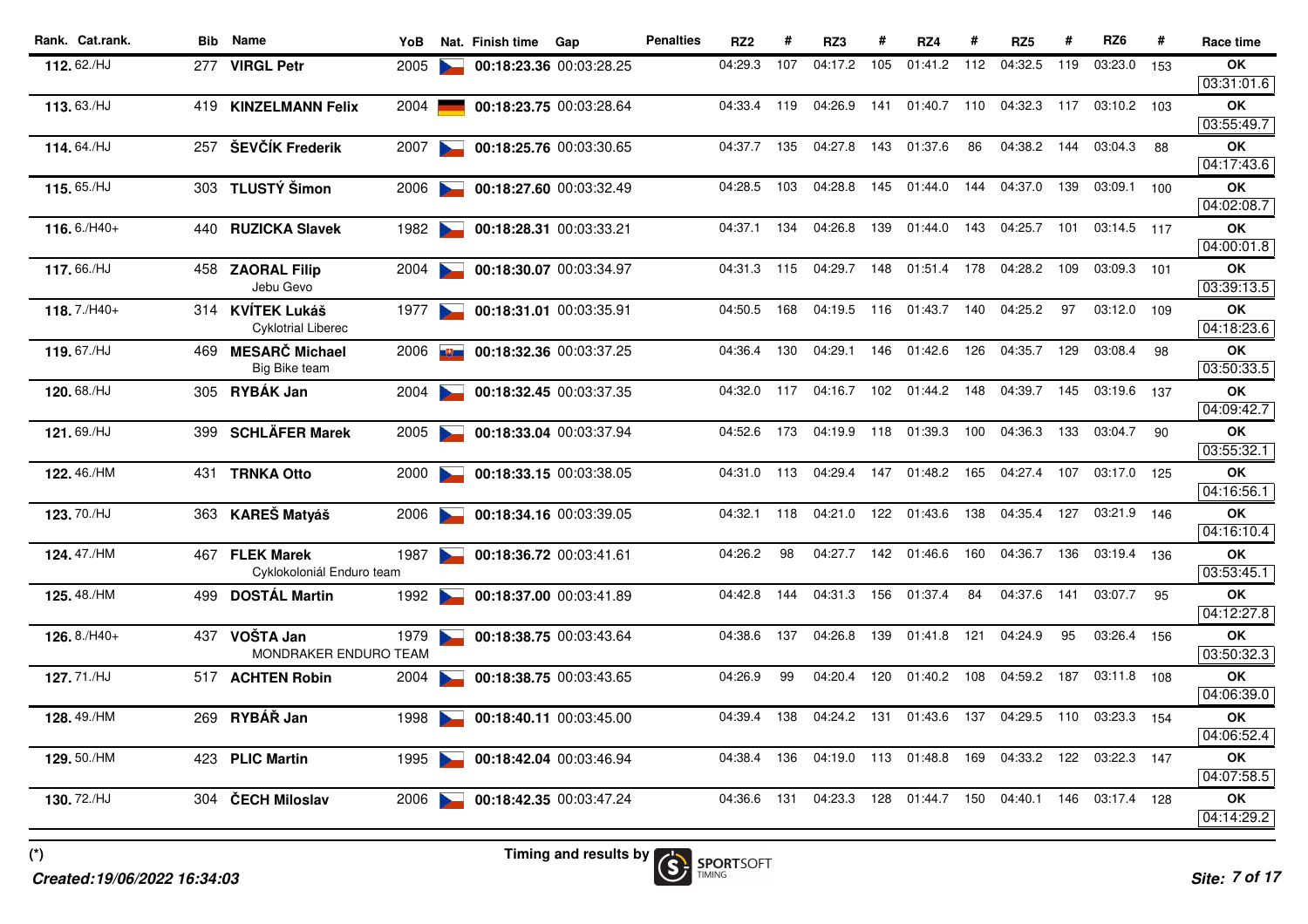| Rank. Cat.rank. |      | <b>Bib</b> Name                                        | YoB  |        | Nat. Finish time | Gap                     | <b>Penalties</b> | RZ <sub>2</sub> | #   | RZ3     | #   | RZ4         | #   | RZ <sub>5</sub> | #   | RZ <sub>6</sub> | #   | Race time        |
|-----------------|------|--------------------------------------------------------|------|--------|------------------|-------------------------|------------------|-----------------|-----|---------|-----|-------------|-----|-----------------|-----|-----------------|-----|------------------|
| 131.73./HJ      |      | 442 NOVÁK Maxmilián                                    | 2007 |        |                  | 00:18:42.61 00:03:47.51 |                  | 04:42.8         | 144 | 04:30.4 | 152 | 01:43.9     | 141 | 04:32.0         | 116 | 03:13.4 115     |     | OK               |
|                 |      |                                                        |      |        |                  |                         |                  |                 |     |         |     |             |     |                 |     |                 |     | 04:04:29.9       |
| 132.74./HJ      |      | 439 SAJDOK Honza                                       | 2007 | $\sim$ |                  | 00:18:42.84 00:03:47.73 |                  | 04:50.9         | 171 | 04:15.5 | 97  | 01:35.7     | 69  | 04:43.4         | 156 | 03:17.2 127     |     | OK               |
|                 |      |                                                        |      |        |                  |                         |                  |                 |     |         |     |             |     |                 |     |                 |     | 04:07:59.9       |
| 133.51./HM      | 428  | ŠVÁCHA Martin                                          | 1988 |        |                  | 00:18:43.20 00:03:48.09 |                  | 04:35.0         | 124 | 04:24.2 | 132 | 01:45.0     | 152 | 04:41.6         | 152 | 03:17.1         | 126 | ΟK               |
|                 |      |                                                        |      |        |                  |                         |                  |                 |     |         |     |             |     |                 |     |                 |     | 02:48:11.2       |
| 134.52./HM      |      | 286 KRABICA Jiří                                       | 1989 | $\sim$ |                  | 00:18:43.51 00:03:48.41 |                  | 04:34.0         | 121 | 04:26.5 | 138 | 01:44.4     | 149 | 04:34.1         | 124 | 03:24.3         | 155 | OK<br>03:59:35.3 |
| 135.53./HM      |      | 463 KREJČÍ Martin                                      | 1989 |        |                  | 00:18:45.46 00:03:50.35 |                  | 04:42.2         | 142 | 04:41.6 | 173 | 01:40.0     | 106 | 04:32.8         | 121 | 03:08.6         | 99  | <b>OK</b>        |
|                 |      | ChlumTrails                                            |      |        |                  |                         |                  |                 |     |         |     |             |     |                 |     |                 |     | 03:54:25.9       |
| 136.54./HM      |      | 417 KOLLER Luboš                                       | 1986 |        |                  | 00:18:46.50 00:03:51.39 |                  | 04:48.2         | 159 | 04:25.1 | 134 | 01:42.8     | 131 | 04:37.7         | 142 | 03:12.4 113     |     | <b>NO</b>        |
|                 |      |                                                        |      |        |                  |                         |                  |                 |     |         |     |             |     |                 |     |                 |     | 04:34:54.8       |
| 137.55./HM      | 161  | <b>GAŁKA Rafał</b>                                     | 1991 |        |                  | 00:18:48.24 00:03:53.13 |                  | 04:48.4         | 160 | 04:24.5 | 133 | 01:42.6     | 127 | 04:32.3         | 118 | 03:20.2 139     |     | <b>OK</b>        |
|                 |      | IN Cycling                                             |      |        |                  |                         |                  |                 |     |         |     |             |     |                 |     |                 |     | 04:20:29.0       |
| 138.56./HM      | 508  | <b>REICHEL Kurt</b>                                    | 1999 |        |                  | 00:18:51.07 00:03:55.96 |                  | 04:48.2         | 158 | 04:28.7 | 144 | 01:43.7     | 139 | 04:34.4         | 125 | 03:16.0         | 122 | OK               |
|                 |      |                                                        |      |        |                  |                         |                  |                 |     |         |     |             |     |                 |     |                 |     | 03:24:57.5       |
| 139.57./HM      | 326  | <b>SEVERA Tomáš</b>                                    | 1991 | $\sim$ |                  | 00:18:51.55 00:03:56.44 |                  | 04:20.3         | 80  | 04:23.6 | 129 | 01:40.4     | 109 | 05:08.6         | 200 | 03:18.5 134     |     | OK               |
|                 |      | Kings Cycles                                           |      |        |                  |                         |                  |                 |     |         |     |             |     |                 |     |                 |     | 04:27:55.2       |
| 140.58./HM      | 451  | <b>PAPCUN Marek</b>                                    | 1987 | 西      |                  | 00:18:57.40 00:04:02.30 |                  | 04:53.5         | 178 | 04:32.7 | 159 | 01:41.6 119 |     | 04:37.0         | 138 | 03:12.4 112     |     | ΟK               |
|                 |      |                                                        |      |        |                  |                         |                  |                 |     |         |     |             |     |                 |     |                 |     | 04:00:16.0       |
| 141.59./HM      |      | 315 PALEK David                                        | 1995 | $\sim$ |                  | 00:18:59.45 00:04:04.35 |                  | 04:35.1         | 125 | 04:18.2 | 109 | 01:58.7     | 205 | 04:35.8         | 131 | 03:31.5 171     |     | OK<br>04:06:10.9 |
| 142.75./HJ      |      | 287 MLEJNEK Matěj                                      | 2006 |        |                  | 00:19:01.30 00:04:06.19 |                  | 04:41.3         | 141 | 04:25.5 | 136 | 01:47.2     | 162 | 04:36.9         | 137 | 03:30.1 165     |     | <b>OK</b>        |
|                 |      |                                                        |      |        |                  |                         |                  |                 |     |         |     |             |     |                 |     |                 |     | 03:40:04.2       |
| 143.76./HJ      |      | 292 LAINZ Martin                                       | 2007 |        |                  | 00:19:01.41 00:04:06.30 |                  | 04:46.8         | 155 | 04:31.3 | 155 | 01:48.9     | 170 | 04:31.6         | 115 | 03:22.6         | 151 | <b>OK</b>        |
|                 |      |                                                        |      |        |                  |                         |                  |                 |     |         |     |             |     |                 |     |                 |     | 04:17:44.4       |
| 144.77./HJ      |      | 500 KAISER Jaroslav                                    | 2002 | $\sim$ |                  | 00:19:02.01 00:04:06.90 |                  | 05:13.5         | 205 | 04:19.5 |     | 117 01:42.6 | 128 | 04:34.8         | 126 | 03:11.3 105     |     | OK               |
|                 |      |                                                        |      |        |                  |                         |                  |                 |     |         |     |             |     |                 |     |                 |     | 04:08:58.5       |
| $145.9$ /H40+   |      | 471 KRÁL Vojta                                         | 1980 |        |                  | 00:19:02.39 00:04:07.29 |                  | 04:30.5         | 112 | 04:30.6 | 153 | 01:45.1     | 154 | 04:45.5         | 163 | 03:30.6 168     |     | OK               |
|                 |      | <b>KUBASPORT</b>                                       |      |        |                  |                         |                  |                 |     |         |     |             |     |                 |     |                 |     | 03:26:02.9       |
| 146.78./HJ      | 384  | <b>BORDOVSKÝ Matěj</b>                                 | 2005 | $\sim$ |                  | 00:19:02.95 00:04:07.84 |                  | 04:46.3         | 153 | 04:21.8 | 124 | 01:45.8     | 157 | 04:51.1         | 177 | 03:17.7 129     |     | OK               |
|                 |      |                                                        |      |        |                  |                         |                  |                 |     |         |     |             |     |                 |     |                 |     | 04:12:49.8       |
| 147.79./HJ      | 498. | <b>KOUDELKA Albert</b><br><b>SRT Stela Racing Team</b> | 2003 |        |                  | 00:19:03.01 00:04:07.90 |                  | 04:48.6         | 161 | 04:32.9 | 160 | 01:41.2     | 114 | 04:42.3         | 153 | 03:17.8 130     |     | <b>NO START</b>  |
| 148.60./HM      | 159  | <b>JASKUŁA Mateusz</b>                                 | 1990 | $\sim$ |                  | 00:19:03.33 00:04:08.23 |                  | 04:49.1         | 164 | 04:25.3 | 135 | 01:45.6     | 156 | 04:46.6         | 166 | 03:16.5 123     |     | <b>OK</b>        |
|                 |      |                                                        |      |        |                  |                         |                  |                 |     |         |     |             |     |                 |     |                 |     | 04:20:00.2       |
| 149.61./HM      |      | 503 KOLAŘÍK Vít                                        | 1998 |        |                  | 00:19:04.55 00:04:09.45 |                  | 04:36.6         | 133 | 04:39.8 | 169 | 01:41.3 116 |     | 04:54.5         | 182 | 03:12.1 111     |     | OK               |
|                 |      |                                                        |      |        |                  |                         |                  |                 |     |         |     |             |     |                 |     |                 |     | 03:21:42.5       |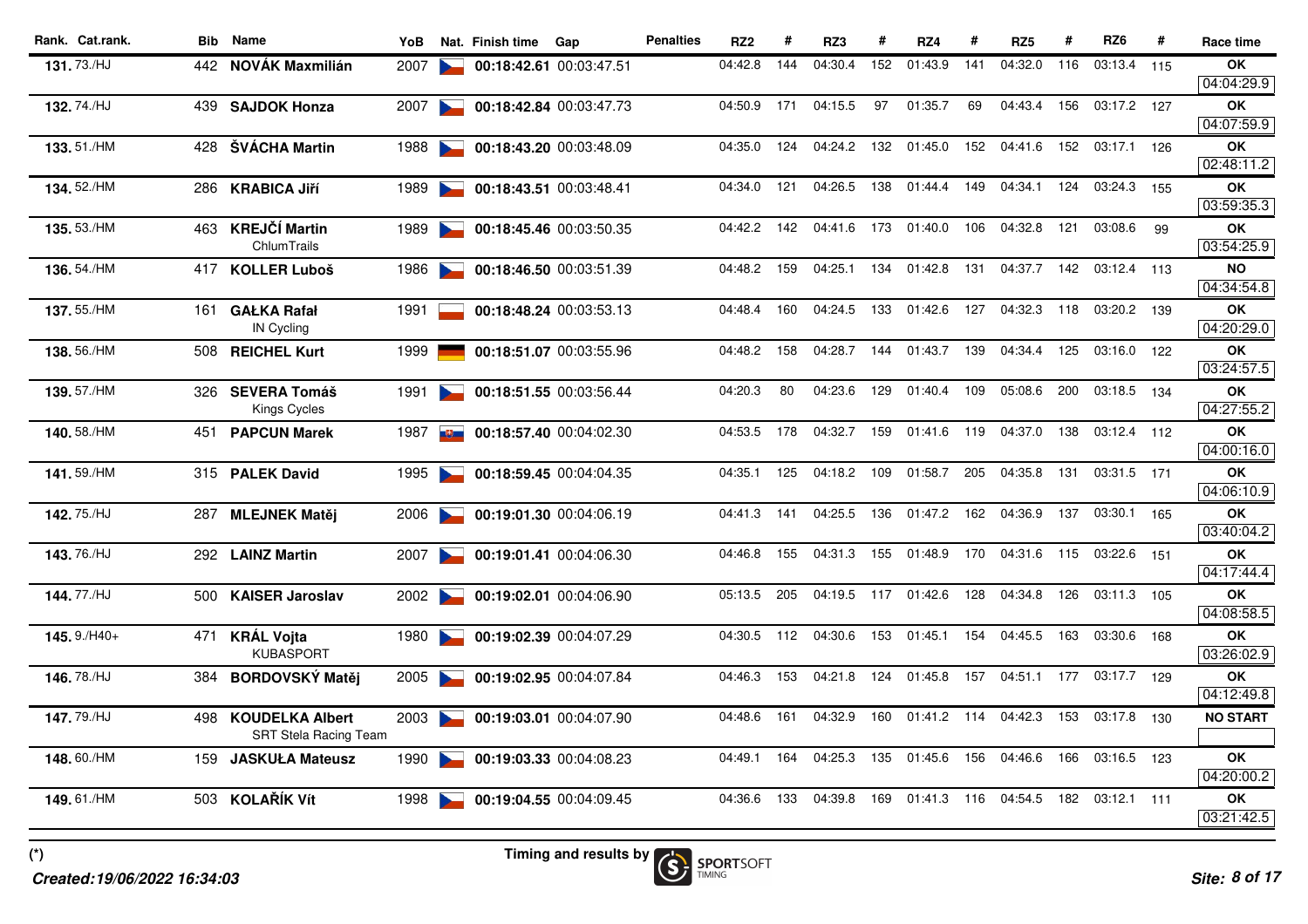| Rank. Cat.rank. | Bib  | <b>Name</b>                             | YoB  |                                   | Nat. Finish time | Gap                     | <b>Penalties</b> | RZ <sub>2</sub> | #   | RZ3     | #   | RZ4         | #   | RZ <sub>5</sub> | #   | RZ <sub>6</sub> | #   | Race time        |
|-----------------|------|-----------------------------------------|------|-----------------------------------|------------------|-------------------------|------------------|-----------------|-----|---------|-----|-------------|-----|-----------------|-----|-----------------|-----|------------------|
| 150.80./HJ      |      | 313 DEJMEK Kamil                        | 2007 |                                   |                  | 00:19:06.30 00:04:11.19 |                  | 04:51.1         | 172 | 04:25.6 | 137 | 01:48.0     | 164 | 04:41.1         | 151 | 03:20.2         | 138 | OK               |
|                 |      | <b>Bike factory Strakonice</b>          |      |                                   |                  |                         |                  |                 |     |         |     |             |     |                 |     |                 |     | 03:41:03.4       |
| 151.62./HM      | 457  | DOČEKAL Štěpán                          | 1994 |                                   |                  | 00:19:06.65 00:04:11.54 |                  | 04:35.3         | 126 | 04:18.4 | 110 | 01:47.6     | 163 | 05:10.5         | 202 | 03:14.7 118     |     | OK               |
|                 |      |                                         |      |                                   |                  |                         |                  |                 |     |         |     |             |     |                 |     |                 |     | 03:34:08.5       |
| 152.81./HJ      | 448  | <b>ANDRES Lukáš</b>                     | 2007 |                                   |                  | 00:19:10.89 00:04:15.79 |                  | 04:42.5         | 143 | 04:30.3 | 150 | 01:45.0     | 152 | 04:44.5         | 160 | 03:28.3         | 160 | OK               |
|                 |      |                                         |      |                                   |                  |                         |                  |                 |     |         |     |             |     |                 |     |                 |     | 04:04:47.9       |
| 153.82./HJ      |      | 356 FIALA Ondřej                        | 2006 |                                   |                  | 00:19:12.84 00:04:17.73 |                  | 04:57.3         | 183 | 04:32.6 | 158 | 01:42.3     | 124 | 04:37.5         | 140 | 03:22.8 152     |     | OK               |
|                 |      |                                         |      |                                   |                  |                         |                  |                 |     |         |     |             |     |                 |     |                 |     | 04:06:26.5       |
| 154, 83./HJ     | 466. | FOLTA Mikuláš                           | 2005 |                                   |                  | 00:19:13.06 00:04:17.95 |                  | 04:50.1         | 167 | 04:21.0 | 123 | 01:46.2     | 158 | 04:42.9         | 155 | 03:32.8 173     |     | OK<br>03:49:32.8 |
|                 |      |                                         |      |                                   |                  |                         |                  |                 |     |         |     |             |     |                 |     |                 |     |                  |
| 155.63./HM      | 387. | ČERNÝ Jakub                             | 1988 |                                   |                  | 00:19:18.84 00:04:23.73 |                  | 04:48.8         | 162 | 04:30.0 | 149 | 01:53.1     | 187 | 04:35.8         | 131 | 03:30.8 170     |     | OK<br>03:40:41.6 |
| 156.64./HM      |      | 392 BEČVÁŘ Jaroslav                     | 1990 |                                   |                  | 00:19:22.17 00:04:27.06 |                  | 04:43.1         | 146 | 04:30.6 | 154 | 01:51.0     | 175 | 04:48.0         | 168 | 03:29.3         | 163 | OK               |
|                 |      |                                         |      |                                   |                  |                         |                  |                 |     |         |     |             |     |                 |     |                 |     | 03:37:27.2       |
| 157.84./HJ      |      | 438 SVOBODA Alan                        | 2007 | <b>Contract Contract Contract</b> |                  | 00:19:25.14 00:04:30.04 |                  | 04:50.6         | 169 | 04:45.1 | 182 | 01:41.4 118 |     | 04:45.3         | 162 | 03:22.5 150     |     | OK               |
|                 |      | Punk Bike store                         |      |                                   |                  |                         |                  |                 |     |         |     |             |     |                 |     |                 |     | 04:04:55.2       |
| 158.65./HM      |      | 418 SENGER Joschua                      | 1987 |                                   |                  | 00:19:25.31 00:04:30.21 |                  | 04:39.5         | 139 | 04:43.7 | 179 | 01:43.1     | 133 | 04:50.4         | 173 | 03:28.5 161     |     | NO               |
|                 |      |                                         |      |                                   |                  |                         |                  |                 |     |         |     |             |     |                 |     |                 |     | 04:30:29.7       |
| 159.66./HM      | 521  | <b>ALMÁŠI Dávid</b>                     | 1991 | <b>THE REAL</b>                   |                  | 00:19:30.05 00:04:34.95 |                  | 04:59.6         | 184 | 04:42.2 | 175 | 01:46.6     | 159 | 04:40.3         | 147 | 03:21.2 142     |     | OK               |
|                 |      | AC Sparta Praha                         |      |                                   |                  |                         |                  |                 |     |         |     |             |     |                 |     |                 |     | 03:53:09.2       |
| 160.10./H40+    |      | 312 ULBRICH Tomáš                       | 1977 |                                   |                  | 00:19:37.70 00:04:42.59 |                  | 04:50.0         | 166 | 04:39.2 | 168 | 01:51.6     | 179 | 04:42.7         | 154 | 03:34.0 176     |     | OK               |
|                 |      | Cyklokolonial.cz                        |      |                                   |                  |                         |                  |                 |     |         |     |             |     |                 |     |                 |     | 04:05:57.2       |
| 161.85./HJ      |      | 513 STRÁNSKÝ Martin                     | 2005 | <b>Contract Contract Contract</b> |                  | 00:19:38.51 00:04:43.40 |                  | 04:53.4         | 177 | 04:57.5 | 201 | 01:44.2     | 147 | 04:48.2         | 169 | 03:15.1         | 120 | <b>OK</b>        |
|                 |      | Foxholeshop.cz                          |      |                                   |                  |                         |                  |                 |     |         |     |             |     |                 |     |                 |     | 03:46:13.6       |
| 162.1./HZ       |      | 446 MAJEROVÁ Pavla                      | 1985 |                                   |                  | 00:19:39.38 00:04:44.27 |                  | 04:53.0         | 174 | 04:43.8 | 180 | 01:52.6     | 185 | 04:47.4         | 167 | 03:22.4 148     |     | OK               |
|                 |      | <b>ZUBR Racing</b>                      |      |                                   |                  |                         |                  |                 |     |         |     |             |     |                 |     |                 |     | 03:46:28.8       |
| 163.67./HM      |      | 309 STRNAD Jakub                        | 1986 |                                   |                  | 00:19:47.75 00:04:52.65 |                  | 05:03.3         | 193 | 04:33.7 | 161 | 01:54.1     | 192 | 04:36.4         | 134 | 03:40.1         | 182 | OK               |
|                 |      | SMX Racing team Rudník                  |      |                                   |                  |                         |                  |                 |     |         |     |             |     |                 |     |                 |     | 04:14:59.8       |
| 164.68./HM      | 335  | <b>MELUZIN Ondra</b>                    | 1988 |                                   |                  | 00:19:49.85 00:04:54.74 |                  | 04:27.0         | 100 | 05:48.7 | 230 | 01:43.5     | 135 | 04:32.5         | 120 | 03:17.9         | 131 | <b>NO</b>        |
|                 |      | Kings Cycles                            |      |                                   |                  |                         |                  |                 |     |         |     |             |     |                 |     |                 |     | 04:31:05.5       |
| 165.69./HM      | 321  | <b>VÉVODA Libor</b><br>Cyklokolonial.cz | 1991 |                                   |                  | 00:19:51.26 00:04:56.16 |                  | 04:53.2         | 176 | 04:35.1 | 162 | 01:51.3     | 177 | 04:54.1         | 181 | 03:37.4 178     |     | OK<br>04:10:37.5 |
|                 |      |                                         |      |                                   |                  |                         |                  | 05:00.4         | 186 | 04:39.9 | 170 | 01:55.7 197 |     | 04:40.7         | 149 | 03:40.5 183     |     | OK               |
| 166.11./H40+    |      | 322 VALENTIN Miroslav                   | 1972 |                                   |                  | 00:19:57.37 00:05:02.26 |                  |                 |     |         |     |             |     |                 |     |                 |     | 04:08:41.1       |
| 167.70./HM      |      | 487 VALNÝ Lukáš                         | 1991 |                                   |                  | 00:19:58.60 00:05:03.50 |                  | 04:53.1         | 175 | 04:42.7 | 176 | 01:50.0     | 172 | 04:50.3         | 172 | 03:42.3 185     |     | ΟK               |
|                 |      | MTB a TRIAL Mraveniste Říčany           |      |                                   |                  |                         |                  |                 |     |         |     |             |     |                 |     |                 |     | 04:08:39.1       |
| 168.12./H40+    |      | 520 RYDVAL Roman                        | 1974 |                                   |                  | 00:20:08.57 00:05:13.46 |                  | 05:16.5         | 208 | 04:53.6 | 198 | 01:45.6     | 155 | 04:43.6         | 158 | 03:29.2 162     |     | <b>OK</b>        |
|                 |      | Kolorádo Vrchlabí                       |      |                                   |                  |                         |                  |                 |     |         |     |             |     |                 |     |                 |     | 03:29:34.9       |
|                 |      |                                         |      |                                   |                  |                         |                  |                 |     |         |     |             |     |                 |     |                 |     |                  |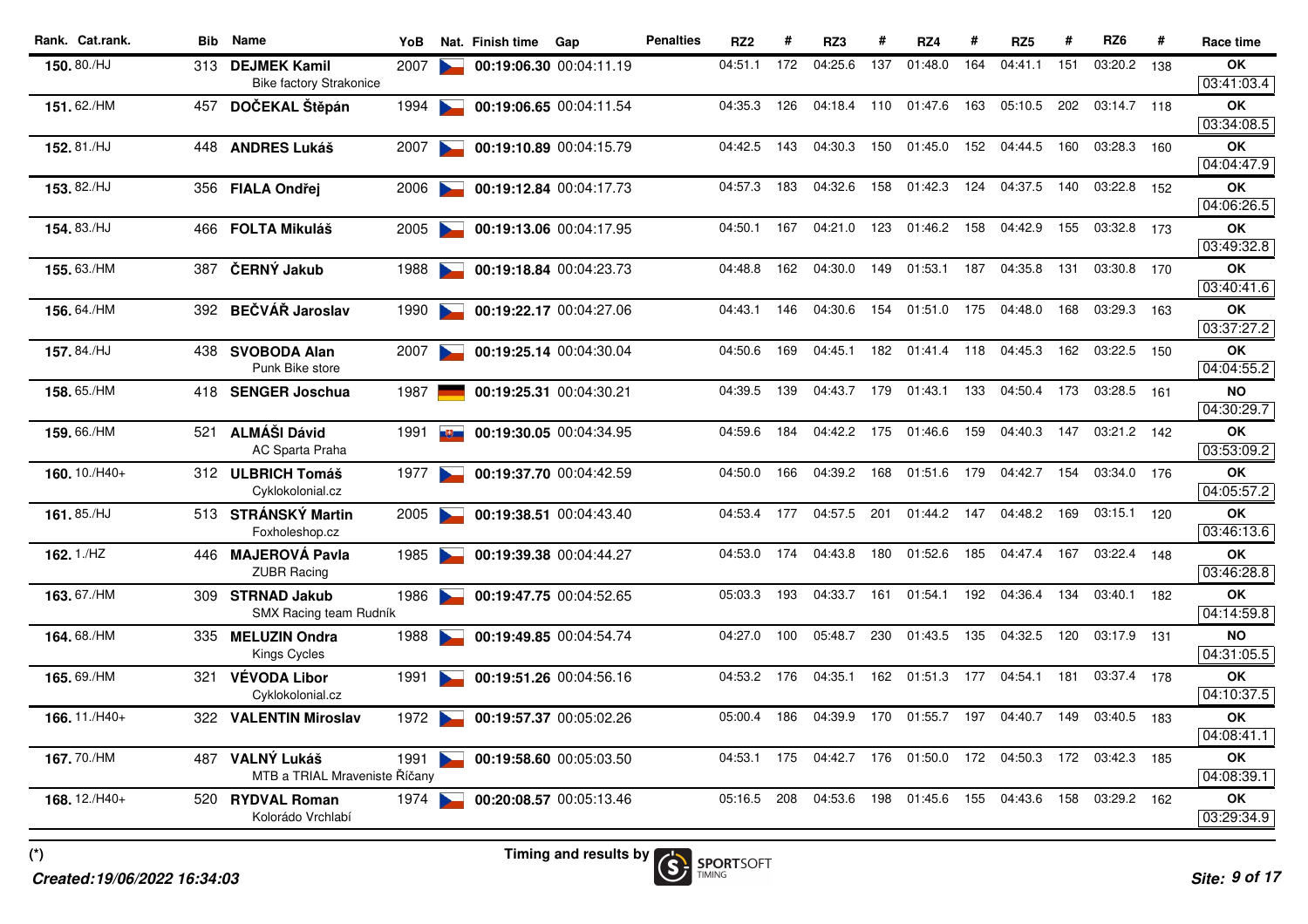| Rank. Cat.rank. |     | <b>Bib</b> Name                        | YoB  |                      | Nat. Finish time | Gap                     | <b>Penalties</b> | RZ <sub>2</sub> | #   | RZ3     | #   | RZ4         | #   | RZ <sub>5</sub> | #   | RZ <sub>6</sub> | #   | Race time               |
|-----------------|-----|----------------------------------------|------|----------------------|------------------|-------------------------|------------------|-----------------|-----|---------|-----|-------------|-----|-----------------|-----|-----------------|-----|-------------------------|
| 169.71./HM      |     | 468 RADA David                         | 1992 |                      |                  | 00:20:08.99 00:05:13.88 |                  | 04:45.5         | 152 | 05:27.7 | 223 | 01:42.7     | 130 | 04:45.2         | 161 | 03:27.6         | 157 | OK                      |
|                 |     |                                        |      |                      |                  |                         |                  |                 |     |         |     |             |     |                 |     |                 |     | 04:16:08.3              |
| 170.13./H40+    |     | 331 KLIMPL Václav                      | 1980 | $\sim$               |                  | 00:20:09.56 00:05:14.46 |                  | 05:07.1         | 196 | 04:41.7 | 174 | 01:56.8     | 200 | 04:50.5         | 175 | 03:33.3 174     |     | <b>OK</b>               |
|                 |     |                                        |      |                      |                  |                         |                  |                 |     |         |     |             |     |                 |     |                 |     | 03:36:22.3              |
| 171.72./HM      | 507 | <b>KAREL Jaroslav</b>                  | 1987 |                      |                  | 00:20:09.70 00:05:14.59 |                  | 05:11.4         | 202 | 04:47.9 | 189 | 01:50.8     | 174 | 04:49.0         | 170 | 03:30.4         | 166 | OK                      |
|                 |     |                                        |      |                      |                  |                         |                  |                 |     |         |     |             |     |                 |     |                 |     | 03:04:08.7              |
| 172.73./HM      | 329 | <b>ANDERLE David</b>                   | 1985 | $\sim$               |                  | 00:20:10.05 00:05:14.95 |                  | 05:02.9         | 192 | 04:40.2 | 171 | 01:52.3     | 182 | 04:50.7         | 176 | 03:43.8         | 186 | OK<br>04:02:47.3        |
|                 |     |                                        |      |                      |                  |                         |                  |                 |     |         |     |             |     |                 |     |                 |     |                         |
| 173.74./HM      |     | 320 RUDOLF Ondřej<br>www.grafix-mx.com | 1984 |                      |                  | 00:20:12.43 00:05:17.33 |                  | 04:56.7         | 182 | 04:44.0 | 181 | 01:56.7     | 199 | 04:46.1         | 164 | 03:48.7 196     |     | OK<br>03:53:45.3        |
| 174.14./H40+    |     | 634 RUM Mike                           | 1981 |                      |                  | 00:20:13.10 00:05:18.00 | 00:01:20         | 04:47.5         | 156 | 04:32.6 | 157 | 01:39.8     | 104 | 04:31.3         | 114 | 03:21.7 145     |     | <b>NO</b>               |
|                 |     |                                        |      |                      |                  |                         |                  |                 |     |         |     |             |     |                 |     |                 |     | 05:13:23.9              |
| 175.75./HM      |     | 375 ROTH Vilda                         | 1984 |                      |                  | 00:20:18.90 00:05:23.79 |                  | 05:02.6         | 191 | 04:49.1 | 190 | 01:53.2     | 189 | 05:04.5         | 192 | 03:29.3         | 163 | <b>NO</b>               |
|                 |     |                                        |      |                      |                  |                         |                  |                 |     |         |     |             |     |                 |     |                 |     | 04:34:57.4              |
| 176, 86./HJ     |     | 354 ZUTH Jakub                         | 2006 |                      |                  | 00:20:22.10 00:05:27.00 |                  | 05:00.2         | 185 | 04:46.3 | 186 | 01:52.7     | 186 | 05:11.1         | 205 | 03:31.5 172     |     | <b>OK</b>               |
|                 |     | Triple ZET enduro team                 |      |                      |                  |                         |                  |                 |     |         |     |             |     |                 |     |                 |     | 03:49:10.1              |
| 177.87./HJ      |     | 337 HUDEČEK Matěj                      | 2007 | $\sim$               |                  | 00:20:25.50 00:05:30.39 |                  | 04:47.9         | 157 | 04:41.6 |     | 172 01:53.7 | 191 | 05:10.6         | 203 | 03:51.6 199     |     | OK                      |
|                 |     | Sportovní Kurzy.cz                     |      |                      |                  |                         |                  |                 |     |         |     |             |     |                 |     |                 |     | 04:04:57.8              |
| 178, 88./HJ     |     | 464 SOUMAR Matyáš                      | 2006 |                      |                  | 00:20:27.06 00:05:31.95 |                  | 05:19.3         | 212 | 04:46.3 | 185 | 01:50.1     | 173 | 04:51.3         | 179 | 03:39.9 181     |     | ΟK                      |
|                 |     | CykloUž Šonov                          |      |                      |                  |                         |                  |                 |     |         |     |             |     |                 |     |                 |     | 04:11:53.0              |
| 179.76./HM      |     | 302 TICHÝ Daniel                       | 1995 | $\sim$               |                  | 00:20:32.61 00:05:37.50 |                  | 04:49.0         | 163 | 04:38.1 | 166 | 01:57.2     | 201 | 05:06.4         | 195 | 04:01.6         | 204 | OK                      |
|                 |     | Kolofix                                |      |                      |                  |                         |                  |                 |     |         |     |             |     |                 |     |                 |     | 04:26:23.9              |
| 180.77./HM      |     | 325 FIALA Tomáš                        | 1990 |                      |                  | 00:20:32.84 00:05:37.74 |                  | 05:04.0         | 194 | 04:46.5 | 187 | 01:59.0     | 206 | 04:59.1         | 186 | 03:44.1         | 187 | <b>NO</b><br>04:33:01.6 |
|                 | 480 | <b>MACKŮ Matyas</b>                    |      |                      |                  | 00:20:36.26 00:05:41.15 |                  | 04:50.7         | 170 | 04:52.1 | 196 | 01:42.2     | 123 | 05:17.6         | 210 | 03:53.5 202     |     | OK                      |
| 181.89./HJ      |     | KrabCycles                             | 2002 | <b>Participation</b> |                  |                         |                  |                 |     |         |     |             |     |                 |     |                 |     | 04:03:24.8              |
| 182.78./HM      |     | 394 HERZOG Robbie                      | 1989 |                      |                  | 00:20:36.55 00:05:41.44 |                  | 05:15.8         | 207 | 04:57.9 | 202 | 01:53.2     | 189 | 04:44.4         | 159 | 03:45.0 188     |     | <b>OK</b>               |
|                 |     | <b>Wild Sessions</b>                   |      |                      |                  |                         |                  |                 |     |         |     |             |     |                 |     |                 |     | 04:11:27.2              |
| 183.79./HM      |     | 475 ŠTĚPÁNEK Jakub                     | 1988 |                      |                  | 00:20:36.99 00:05:41.89 |                  | 04:54.2         | 180 | 04:51.4 | 194 | 01:59.5     | 208 | 05:04.0         | 190 | 03:47.7         | 194 | OK                      |
|                 |     |                                        |      |                      |                  |                         |                  |                 |     |         |     |             |     |                 |     |                 |     | 03:06:57.4              |
| 184.80./HM      | 490 | <b>BAMBAS Jan</b>                      | 1992 |                      |                  | 00:20:37.55 00:05:42.44 |                  | 05:01.7         | 189 | 04:43.5 | 178 | 01:56.6     | 198 | 04:51.2         | 178 | 04:04.5         | 208 | <b>OK</b>               |
|                 |     |                                        |      |                      |                  |                         |                  |                 |     |         |     |             |     |                 |     |                 |     | 04:09:31.8              |
| 185.15./H40+    |     | 318 TŮMA Jiří                          | 1974 |                      |                  | 00:20:38.55 00:05:43.45 |                  | 05:27.8         | 218 | 04:49.6 | 192 | 01:52.5     | 183 | 04:50.4         | 174 | 03:38.1 179     |     | OK                      |
|                 |     |                                        |      |                      |                  |                         |                  |                 |     |         |     |             |     |                 |     |                 |     | 04:07:16.9              |
| 186.90./HJ      |     | 483 KLEIN Matěj                        | 2007 | $\sim$               |                  | 00:20:41.21 00:05:46.10 |                  | 05:23.7         | 215 | 04:49.7 | 193 | 01:52.2     | 181 | 05:04.9         | 193 | 03:30.6 169     |     | <b>OK</b>               |
|                 |     |                                        |      |                      |                  |                         |                  |                 |     |         |     |             |     |                 |     |                 |     | 04:07:46.1              |
| 187.81./HM      | 327 | <b>ŠULC Adam</b>                       | 1988 |                      |                  | 00:20:42.91 00:05:47.80 |                  | 05:16.8         | 209 | 04:35.8 | 163 | 01:51.1     | 176 | 05:14.1         | 206 | 03:45.0 189     |     | OK                      |
|                 |     |                                        |      |                      |                  |                         |                  |                 |     |         |     |             |     |                 |     |                 |     | 03:37:01.8              |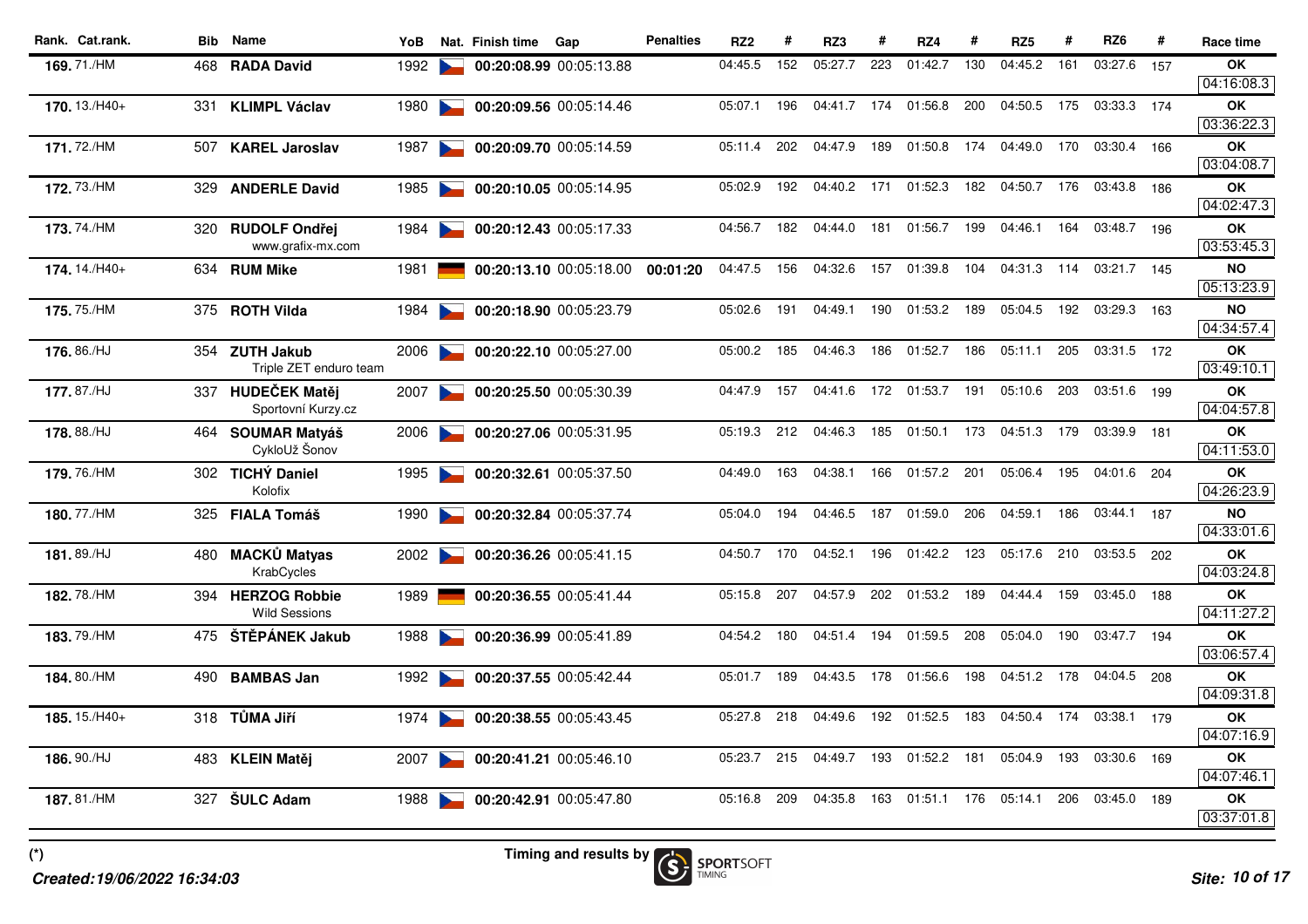| Rank. Cat.rank. | <b>Bib</b> | <b>Name</b>                                  | YoB  |                                   | Nat. Finish time | Gap                     | <b>Penalties</b> | RZ <sub>2</sub> | #   | RZ3         | #   | RZ4         | #   | RZ <sub>5</sub> | #   | RZ <sub>6</sub> | #   | Race time               |
|-----------------|------------|----------------------------------------------|------|-----------------------------------|------------------|-------------------------|------------------|-----------------|-----|-------------|-----|-------------|-----|-----------------|-----|-----------------|-----|-------------------------|
| 188.91./HJ      |            | 518 CVALIN Jáchym<br>KOLA-BBM.CZ             | 2007 |                                   |                  | 00:20:43.79 00:05:48.69 |                  | 05:21.4         | 213 | 04:37.2     | 165 | 02:06.1     | 222 | 05:08.4         | 199 | 03:30.4         | 167 | OK<br>03:20:51.6        |
| 189.2./HZ       |            | 402 VOLEJNÍKOVÁ Natálie                      | 2006 |                                   |                  | 00:20:43.90 00:05:48.80 |                  | 05:07.8         | 198 | 04:58.3     | 203 | 01:54.3     | 194 | 04:57.6         | 185 | 03:45.7         | 191 | <b>OK</b>               |
|                 |            | beko bike racing team                        |      |                                   |                  |                         |                  |                 |     |             |     |             |     |                 |     |                 |     | 03:35:30.9              |
| 190.82./HM      | 328        | <b>MACHÁČEK Jan</b>                          | 1984 |                                   |                  | 00:20:49.33 00:05:54.22 |                  | 05:17.4         | 210 | 04:45.5     | 183 | 02:00.5     | 212 | 04:56.6         | 184 | 03:49.1         | 197 | OK<br>03:46:37.4        |
| 191.83./HM      | 333        | <b>SMÍŠEK Petr</b>                           | 1983 | <b>Participation</b>              |                  | 00:20:49.36 00:05:54.25 |                  | 05:17.9         | 211 | 04:46.1     | 184 | 02:02.6     | 218 | 04:56.5         | 183 | 03:46.0         | 193 | OK<br>04:07:03.1        |
| 192.16./H40+    |            | 324 TUČEK Jakub<br><b>Cyklotrial Liberec</b> | 1978 |                                   |                  | 00:20:50.96 00:05:55.85 |                  | 05:00.9         | 188 | 04:43.0     | 177 | 01:59.5     | 208 | 05:05.7         | 194 | 04:01.7 205     |     | <b>OK</b><br>04:26:42.5 |
| 193.84./HM      |            | 413 KRÁL Jakub<br><b>BLbNemE kVaLitňE</b>    | 1985 |                                   |                  | 00:20:51.35 00:05:56.24 |                  | 04:43.4         | 148 | 04:30.3     | 150 | 03:17.0     | 244 | 04:46.4         | 165 | 03:34.1         | 177 | OK<br>04:17:51.6        |
| 194.92./HJ      |            | 430 SLIŽ Ladislav                            | 2007 |                                   |                  | 00:20:54.35 00:05:59.24 |                  | 05:05.8         | 195 | 05:13.9     | 216 | 01:53.1     | 187 | 05:03.2         | 189 | 03:38.2 180     |     | <b>OK</b><br>04:01:14.8 |
| 195.3./HZ       | 401        | VOLEJNÍKOVÁ Nikola<br>beko bike racing team  | 2006 | <b>Contract Contract Contract</b> |                  | 00:21:06.20 00:06:11.09 |                  | 05:00.7         | 187 | 06:04.5     | 233 | 01:49.5     | 171 | 04:43.5         | 157 | 03:27.8         | 158 | OK<br>03:34:53.5        |
| 196.17./H40+    |            | 332 ADAMEK Jiří                              | 1976 |                                   |                  | 00:21:14.07 00:06:18.96 |                  | 05:27.0         |     | 217 04:49.1 | 191 | 02:01.9     | 215 | 05:04.3         | 191 | 03:51.6 200     |     | <b>OK</b><br>03:58:08.1 |
| 197.85./HM      |            | 391 ZSCHERNIG Georg<br>ShredERZ              | 1983 |                                   |                  | 00:21:23.94 00:06:28.83 |                  | 05:07.7         | 197 | 04:55.1     | 199 | 01:54.3     | 193 | 04:49.9         | 171 | 04:36.7         | 221 | <b>NO</b><br>04:33:45.1 |
| 198.93./HJ      | 381        | <b>JAKUB Hájek</b>                           | 2006 |                                   |                  | 00:21:29.30 00:06:34.19 | 00:00:30         | 05:13.7         | 206 | 05:02.4     | 207 | 01:48.2     | 166 | 05:01.7         | 188 | 03:53.0         | 201 | <b>NO</b><br>04:46:45.9 |
| 199.94./HJ      | 421        | <b>ZAVADIL Dominik</b><br>Team Bike Perštejn | 2005 |                                   |                  | 00:21:30.64 00:06:35.54 |                  | 05:12.7         | 204 | 05:09.5     | 211 | 02:01.0     | 214 | 05:18.8         | 212 | 03:48.4         | 195 | <b>OK</b><br>03:12:42.2 |
| 200.86./HM      | 340        | ŽIGMUND Adam                                 | 1991 | <b>Communication</b>              |                  | 00:21:30.90 00:06:35.79 |                  | 05:10.3         | 200 | 05:09.9     |     | 212 02:08.0 | 227 | 05:16.7         | 207 | 03:45.8         | 192 | OK<br>04:09:39.5        |
| 201.95./HJ      | 484 -      | <b>STRAUCH Jan</b><br>Wonderfullbikes        | 2007 |                                   |                  | 00:21:44.70 00:06:49.60 |                  | 05:29.2         | 219 | 05:13.6     | 215 | 01:59.4     | 207 | 05:17.1         | 209 | 03:45.2 190     |     | <b>OK</b><br>04:07:28.8 |
| 202.96./HJ      |            | 482 HYNEK Lukáš                              | 2005 |                                   |                  | 00:21:51.39 00:06:56.28 |                  | 05:11.2         | 201 | 05:01.4     | 205 | 02:06.0     | 221 | 05:25.5         | 216 | 04:07.0         | 209 | OK<br>03:53:04.3        |
| 203.18./H40+    | 334        | DÉDÁK Pavel<br>redpoin eleven team           | 1981 |                                   |                  | 00:21:55.01 00:06:59.90 |                  | 05:11.6         | 203 | 04:47.2     | 188 | 01:51.8     | 180 | 05:10.2         | 201 | 04:54.1         | 223 | <b>OK</b><br>03:49:24.2 |
| 204.97./HJ      | 453        | <b>FISCHER Dominik</b>                       | 2002 |                                   |                  | 00:22:01.81 00:07:06.70 |                  | 05:55.1         | 231 | 05:27.3     | 222 | 01:48.6     | 168 | 05:08.3         | 198 | 03:42.2         | 184 | OK<br>04:02:05.3        |
| 205.98./HJ      | 236        | <b>DOVOLIL Jiří</b>                          | 2006 | $\sim$                            |                  | 00:22:11.65 00:07:16.54 |                  | 03:48.7         | 9   | 10:10.8     | 243 | 01:29.9     | 15  | 04:02.1         | 16  | 02:40.0         | 13  | OK<br>04:25:14.4        |
| $206.4$ /HZ     | 346        | KLINDEROVÁ Kateřina                          | 1997 |                                   |                  | 00:22:27.20 00:07:32.09 |                  | 05:45.2         | 227 | 05:02.2     | 206 | 02:07.4     | 226 | 05:22.1         | 213 | 04:10.0 213     |     | OK                      |
|                 |            |                                              |      |                                   |                  |                         |                  |                 |     |             |     |             |     |                 |     |                 |     | 03:57:52.7              |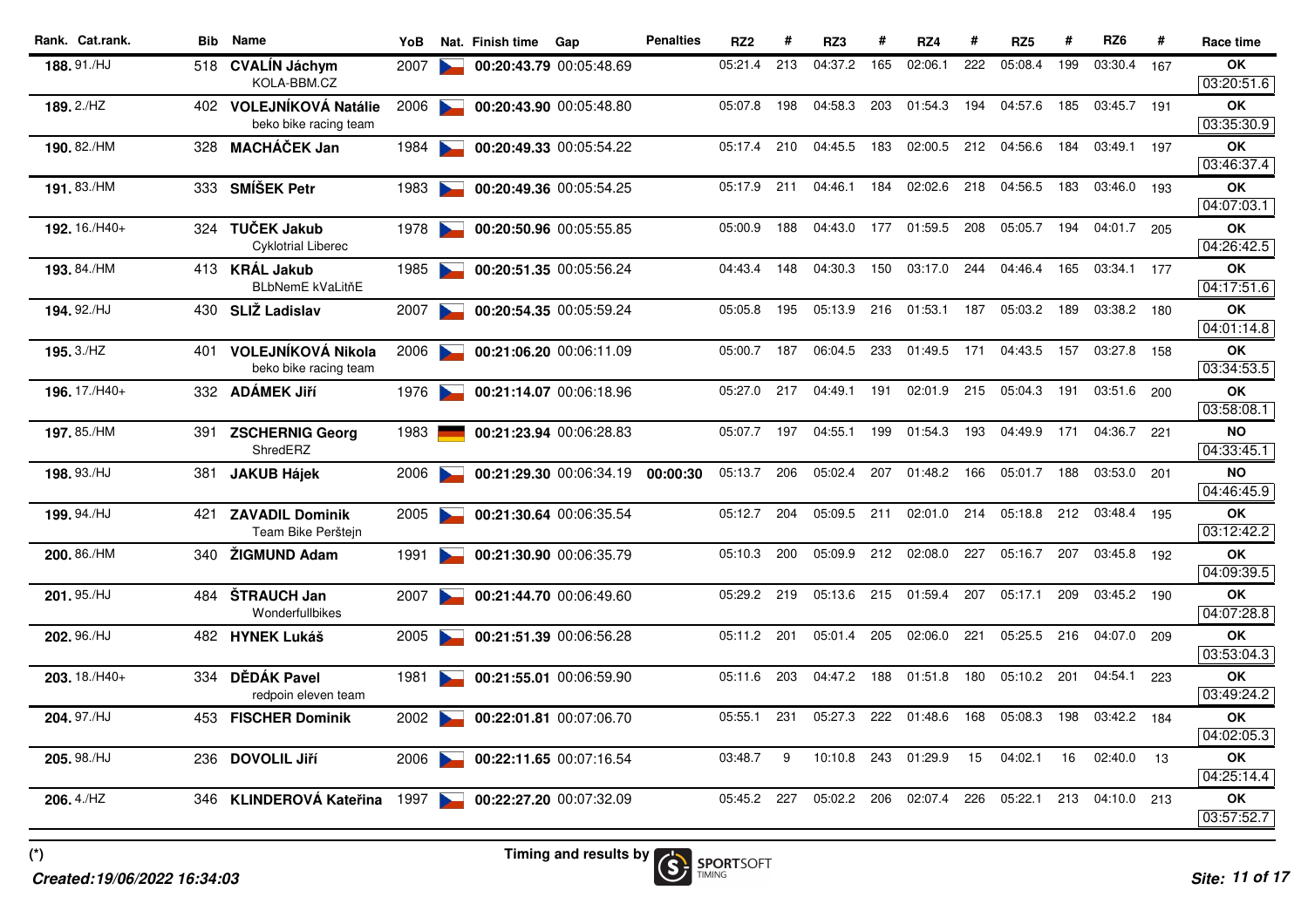| Rank. Cat.rank. | Bib | Name                                       | YoB  |                                   | Nat. Finish time | Gap                     | <b>Penalties</b> | RZ <sub>2</sub> | #   | RZ3     | #   | RZ4     | #   | RZ <sub>5</sub> | #   | RZ6         | #   | Race time               |
|-----------------|-----|--------------------------------------------|------|-----------------------------------|------------------|-------------------------|------------------|-----------------|-----|---------|-----|---------|-----|-----------------|-----|-------------|-----|-------------------------|
| 207.87./HM      |     | 350 LOP Lop<br>MONDRAKER ENDURO TEAM       | 1987 |                                   |                  | 00:22:42.09 00:07:46.99 |                  | 06:07.8         | 235 | 05:12.0 | 214 | 02:08.7 | 228 | 05:22.7         | 214 | 03:50.6     | 198 | ΟK<br>03:57:10.0        |
| 208.88./HM      | 435 | <b>BARTIPAN Radek</b>                      | 1985 |                                   |                  | 00:22:46.25 00:07:51.14 |                  | 05:34.2         | 221 | 05:23.7 | 221 | 02:06.6 | 225 | 05:37.6         | 224 | 04:03.9     | 207 | <b>OK</b>               |
|                 |     |                                            |      |                                   |                  |                         |                  |                 |     |         |     |         |     |                 |     |             |     | 04:02:40.5              |
| 209.19./H40+    |     | 367 ŠTEC David                             | 1976 |                                   |                  | 00:22:49.27 00:07:54.16 |                  | 05:41.4         | 225 | 04:51.9 | 195 | 02:23.4 | 237 | 05:44.3         | 227 | 04:08.1     | 210 | OK<br>04:19:46.8        |
| 210.89./HM      |     | 343 HINDULIAK Tomáš<br>Huhuchilli          | 1988 |                                   |                  | 00:22:52.96 00:07:57.85 | 00:00:10         | 05:36.5         | 223 | 05:11.9 | 213 | 02:11.7 | 235 | 05:40.8         | 225 | 04:01.9 206 |     | <b>NO</b><br>04:36:03.3 |
| 211.99./HJ      |     | 373 KOPTA Andrej<br>Maiymoto.cz            | 2007 |                                   |                  | 00:23:00.55 00:08:05.45 |                  | 06:03.8         | 234 | 05:04.7 | 210 | 02:02.6 | 217 | 05:27.1         | 217 | 04:22.2 215 |     | OK<br>04:22:07.3        |
| 212.5./HZ       |     | 519 DVOŘÁKOVÁ Barbora<br>Hiero racing team | 2006 | $\sim$                            |                  | 00:23:10.45 00:08:15.34 |                  | 05:34.7         | 222 | 05:18.5 | 219 | 02:09.3 | 229 | 05:31.6         | 222 | 04:36.2 220 |     | OK<br>04:22:00.3        |
| 213.100./HJ     | 361 | ŠEDIVÝ Josef                               | 2007 |                                   |                  | 00:23:14.89 00:08:19.78 |                  | 05:31.7         | 220 | 05:17.5 | 218 | 01:58.2 | 204 | 06:03.2         | 229 | 04:24.0 216 |     | <b>OK</b><br>04:15:06.9 |
| 214.90./HM      |     | 412 FRONEK Michal                          | 1988 |                                   |                  | 00:23:45.05 00:08:49.95 |                  | 05:23.1         | 214 | 06:48.6 | 238 | 02:06.3 | 223 | 05:30.3         | 220 | 03:56.5 203 |     | OK<br>04:18:53.9        |
| $215.6$ ./HZ    |     | 396 SCHULTE-MEYER Anna 1987                |      |                                   |                  | 00:23:46.45 00:08:51.35 |                  | 05:57.7         | 233 | 05:31.6 | 224 | 02:11.6 | 234 | 05:30.7         | 221 | 04:34.7 219 |     | OK                      |
| 216.101./HJ     |     | 470 URBAN Kristián                         | 2004 |                                   |                  | 00:23:50.86 00:08:55.75 |                  | 06:32.2         | 240 | 05:15.7 | 217 | 02:00.1 | 210 | 05:36.7         | 223 | 04:25.9 217 |     | 04:26:46.3<br><b>OK</b> |
| 217.91./HM      | 441 | <b>VRZAL Ondřej</b>                        | 1983 |                                   |                  | 00:23:52.92 00:08:57.81 |                  | 06:37.0         | 241 | 05:41.8 | 228 | 02:00.7 | 213 | 05:23.8         | 215 | 04:09.5 211 |     | 03:41:00.7<br>OK        |
|                 |     |                                            |      |                                   |                  |                         |                  |                 |     |         |     |         |     |                 |     |             |     | 04:03:16.1              |
| 218.92./HM      | 308 | <b>SULC Martin</b>                         | 1984 |                                   |                  | 00:23:54.46 00:08:59.35 |                  | 09:53.6         | 252 | 04:21.9 | 125 | 01:45.0 | 151 | 04:33.5         | 123 | 03:20.3     | 140 | <b>OK</b><br>04:16:44.8 |
| 219.102./HJ     | 380 | <b>BŘICHŇÁČ Vojtěch</b>                    | 2005 | <b>Contract Contract Contract</b> |                  | 00:23:54.71 00:08:59.60 |                  | 06:21.2         | 239 | 05:49.8 | 231 | 02:06.0 | 220 | 05:27.8         | 218 | 04:09.8 212 |     | OK<br>03:53:09.5        |
| 220.103./HJ     |     | 372 VÍTKOVSKÝ Martin                       | 2002 |                                   |                  | 00:24:07.06 00:09:11.96 |                  | 06:10.9         | 236 | 05:37.2 | 226 | 02:10.5 | 230 | 05:29.7         | 219 | 04:38.6     | 222 | OK<br>04:20:58.4        |
| 221.7./HZ       | 488 | DAŇKOVÁ Adina<br>Sportovní Kurzy.cz        | 2006 |                                   |                  | 00:24:15.65 00:09:20.54 |                  | 05:37.0         | 224 | 05:19.6 | 220 | 02:02.9 | 219 | 07:00.5         | 235 | 04:15.5 214 |     | OK<br>04:05:47.3        |
| 222.104./HJ     | 443 | <b>SEHNAL Matěj</b>                        | 2003 |                                   |                  | 00:24:21.10 00:09:25.99 |                  | 04:45.2         | 151 | 05:04.6 | 209 | 05:39.9 | 245 | 05:17.8         | 211 | 03:33.4 175 |     | <b>OK</b><br>03:56:01.9 |
| 223.105./HJ     | 454 | JANEČKA Adam                               | 2002 |                                   |                  | 00:24:32.45 00:09:37.35 |                  | 06:13.2         | 237 | 05:45.6 | 229 | 02:43.9 | 241 | 05:17.1         | 208 | 04:32.4 218 |     | OK<br>04:03:18.5        |
| 224.93./HM      | 311 | <b>HODEK Tomáš</b>                         | 1996 | <b>Participants</b>               |                  | 00:25:48.21 00:10:53.10 |                  | 05:48.8         | 229 | 06:04.3 | 232 | 01:54.7 | 195 | 05:44.3         | 226 | 06:15.9 226 |     | OK<br>04:13:21.6        |
| 225.8./HZ       |     | 433 HAMMERLOVÁ Hana                        | 1991 |                                   |                  | 00:31:28.05 00:16:32.94 | 00:01:50         | 08:01.8         | 249 | 06:10.4 | 234 | 02:28.2 | 238 | 07:03.4         | 236 | 05:54.1     | 224 | NO                      |
|                 |     |                                            |      |                                   |                  |                         |                  |                 |     |         |     |         |     |                 |     |             |     | 05:25:15.8              |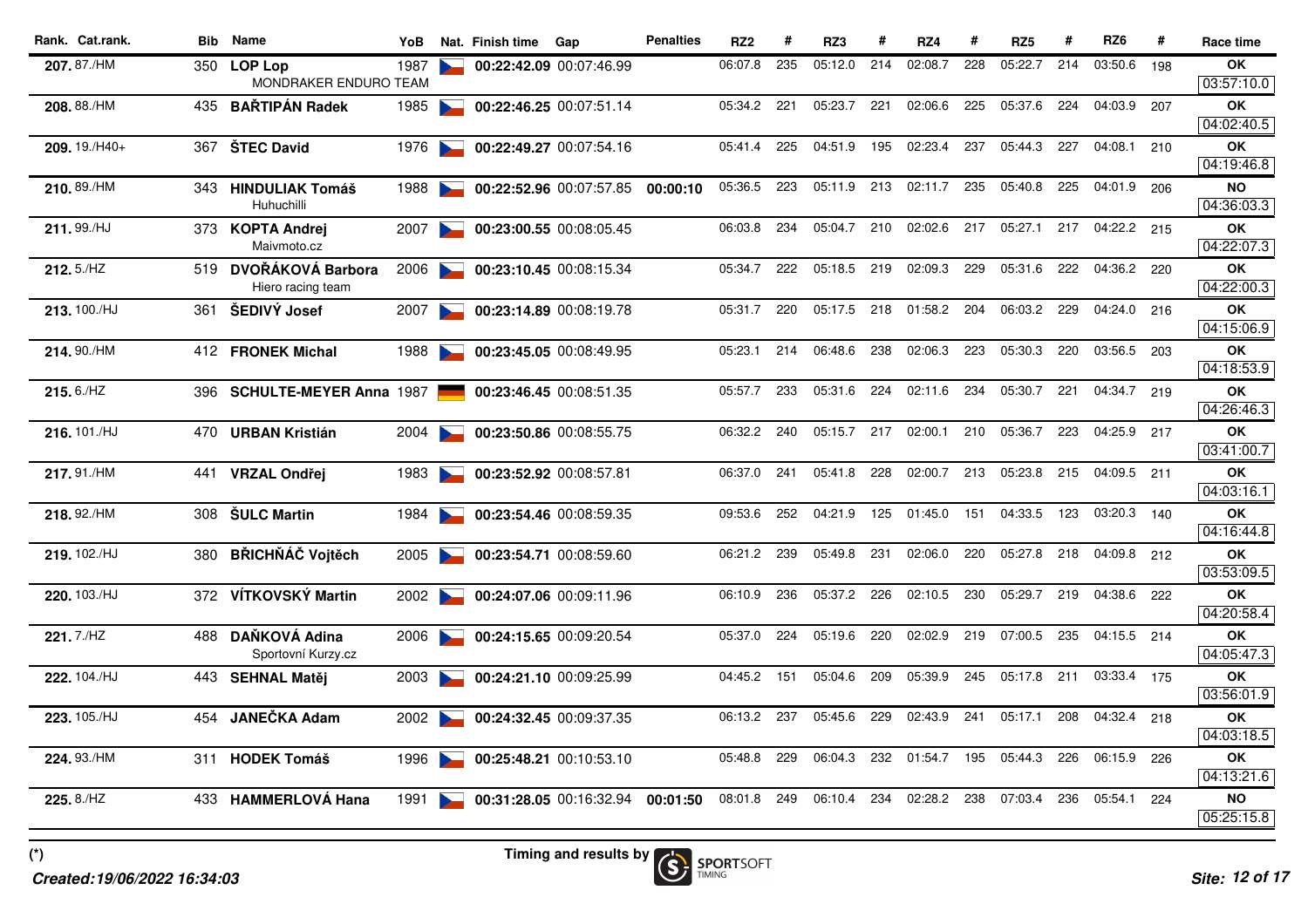| Rank. Cat.rank. |     | <b>Bib</b> Name                             | YoB  |                                   | Nat. Finish time | Gap                              | <b>Penalties</b> | RZ <sub>2</sub> | #   | RZ3         |     | RZ4                     | #   | RZ <sub>5</sub> |     | RZ <sub>6</sub> | #   | Race time               |
|-----------------|-----|---------------------------------------------|------|-----------------------------------|------------------|----------------------------------|------------------|-----------------|-----|-------------|-----|-------------------------|-----|-----------------|-----|-----------------|-----|-------------------------|
| 226.106./HJ     |     | 386 HOLUBEC Ondřej                          | 2007 |                                   |                  | 00:31:58.45 00:17:03.35          |                  | 04:43.2         | 147 | 04:19.3     | 115 | 01:37.6                 | 87  | 09:03.2         | 241 | 12:15.0         | 234 | OK                      |
|                 |     |                                             |      |                                   |                  |                                  |                  |                 | 245 | 06:17.8     |     |                         | 216 | 06:28.0         | 231 |                 |     | 04:10:33.9              |
| 227.107./HJ     |     | 496 GEISLER Richard<br>FRP - Freeride Pyčo  | 2007 | <b>Contract Contract Contract</b> |                  | 00:32:05.41 00:17:10.30          |                  | 07:35.1         |     |             | 235 | 02:02.0                 |     |                 |     | 09:42.2 233     |     | OK<br>03:52:43.0        |
| 228.94./HM      |     | 436 CHOCHOLATY Radek                        | 1984 |                                   |                  | 00:32:12.79 00:17:17.69          | 00:00:20         | 07:35.1         | 244 | 06:48.6     | 237 | 02:11.0                 | 233 | 06:58.3         | 234 | 08:19.7         | 231 | <b>NO</b>               |
|                 |     |                                             |      |                                   |                  |                                  |                  |                 |     |             |     |                         |     |                 |     |                 |     | 04:42:06.6              |
| 229.108./HJ     | 509 | <b>BRAŇKA Lukáš</b><br>Val Di Botič         | 2007 | <b>Contract Contract Contract</b> |                  | 00:32:13.85 00:17:18.74          | 00:00:10         | 07:16.8 243     |     | 06:41.9 236 |     | 02:52.0                 | 243 | 07:10.0         | 237 | 08:03.0 228     |     | <b>NO</b><br>04:36:07.4 |
| 230.109./HJ     |     | 406 ČÍŽEK Štěpán                            | 2007 |                                   |                  | 00:32:42.25 00:17:47.14          | 00:00:10         | 07:40.6 247     |     |             |     | 08:43.8 242 02:29.3     | 239 | 07:33.2         | 238 | 06:05.1 225     |     | <b>NO</b>               |
|                 |     |                                             |      |                                   |                  |                                  |                  |                 |     |             |     |                         |     |                 |     |                 |     | 04:35:22.8              |
| 231.110./HJ     |     | 294 UHL Tomáš<br>Bike team Klíny            | 2007 |                                   |                  | 00:32:55.54 00:18:00.44          |                  | 04:35.4         | 127 | 04:18.4 110 |     | 01:42.1                 | 122 | 04:37.9         | 143 | 17:41.6 235     |     | OK<br>04:15:33.1        |
| 232.111./HJ     |     | 374 BEHR Michael                            | 2005 | <b>Participation</b>              |                  | 00:34:16.25 00:19:21.14          |                  | 08:05.4         | 250 | 08:29.8     | 241 | 02:43.5                 | 240 | 06:54.1         | 233 | 08:03.3         | 229 | ΟK                      |
|                 |     |                                             |      |                                   |                  |                                  |                  |                 |     |             |     |                         |     |                 |     |                 |     | 03:57:47.8              |
| 233.95./HM      |     | 434 FIŠERA Oldřich                          | 1989 |                                   |                  | 00:34:17.31 00:19:22.20 00:02:00 |                  | 06:38.3         | 242 | 08:24.3     | 240 | 02:10.5                 | 231 | 06:40.1         | 232 | 08:23.8 232     |     | <b>NO</b>               |
|                 |     |                                             |      |                                   |                  |                                  |                  |                 |     |             |     |                         |     |                 |     |                 |     | 05:34:19.6              |
| 234.112./HJ     |     | 349 LOŠŤÁK Stanislav                        | 2005 | <b>Contract Contract Contract</b> |                  | 00:35:20.25 00:20:25.14          |                  | 09:36.9         | 251 | 07:15.1     | 239 | 02:48.1                 | 242 | 07:56.3         | 239 | 07:43.7 227     |     | OK<br>04:12:10.3        |
| 235.113./HJ     |     | 388 KOLÁŘ Honza                             | 2006 |                                   |                  | 00:41:01.35 00:26:06.24          |                  | 05:56.1         | 232 | 05:03.6     | 208 | 01:52.5                 | 183 | 05:07.6         |     | 197 23:01.4 236 |     | ΟK                      |
|                 |     |                                             |      |                                   |                  |                                  |                  |                 |     |             |     |                         |     |                 |     |                 |     | 04:15:05.6              |
| HJ              |     | 238 HŰBL Matyáš<br>remibikecentrum          | 2007 |                                   | <b>DNF</b>       |                                  |                  | 03:56.7         | 22  | 03:47.9     | 18  | 01:29.4                 | 12  | 25:21.8         | 242 |                 |     | <b>NO START</b>         |
| HJ              |     | 252 ŠRÁMEK Jan                              | 2006 |                                   | <b>DNF</b>       |                                  |                  |                 |     |             |     |                         |     |                 |     |                 |     | <b>NO START</b>         |
|                 |     | BMX-MTB-CREW                                |      |                                   |                  |                                  |                  |                 |     |             |     |                         |     |                 |     |                 |     |                         |
| HJ              |     | 263 BLAŤÁK Matěj                            | 2005 |                                   | <b>DNF</b>       |                                  |                  | 04:34.8         | 122 | 04:53.0 197 |     |                         |     |                 |     |                 |     | <b>NO START</b>         |
| HM              | 289 | <b>LÖFFLER Jakub</b>                        | 1992 |                                   | <b>DNF</b>       |                                  |                  | 04:43.9 149     |     |             |     |                         |     |                 |     |                 |     | <b>NO START</b>         |
|                 |     |                                             |      |                                   |                  |                                  |                  |                 |     |             |     |                         |     |                 |     |                 |     |                         |
| HJ.             |     | 290 DOBŘECKÝ Jakub<br>Sportovní kurzy opava | 2006 |                                   | <b>DNF</b>       |                                  |                  | 04:27.9         | 102 |             |     | 04:20.1 119 01:40.7 110 |     | 05:10.6 204     |     |                 |     | <b>NO START</b>         |
| HJ              |     | 297 VÁLEK Matěj<br><b>ZEVL Team</b>         | 2004 |                                   | <b>DNF</b>       |                                  |                  | 04:53.6 179     |     |             |     |                         |     |                 |     |                 |     | <b>NO START</b>         |
| HJ              | 301 | DVOŘÁČEK Oliver                             | 2005 |                                   | <b>DNF</b>       |                                  |                  | 19:03.8         | 256 |             |     |                         |     |                 |     |                 |     | <b>NO START</b>         |
|                 |     |                                             |      |                                   |                  |                                  |                  |                 |     |             |     |                         |     |                 |     |                 |     |                         |
| <b>HM</b>       |     | 317 VOSLÁŘ Tomáš                            | 1995 |                                   | <b>DNF</b>       |                                  |                  | 05:02.2         | 190 |             |     |                         |     |                 |     |                 |     | <b>NO START</b>         |
|                 |     |                                             |      |                                   |                  |                                  |                  |                 |     |             |     |                         |     |                 |     |                 |     |                         |
| HJ              |     | 323 RAPL Dominik                            | 2007 |                                   | <b>DNF</b>       |                                  |                  |                 |     |             |     |                         |     |                 |     |                 |     | <b>NO START</b>         |
|                 |     |                                             |      |                                   |                  |                                  |                  |                 |     |             |     |                         |     |                 |     |                 |     |                         |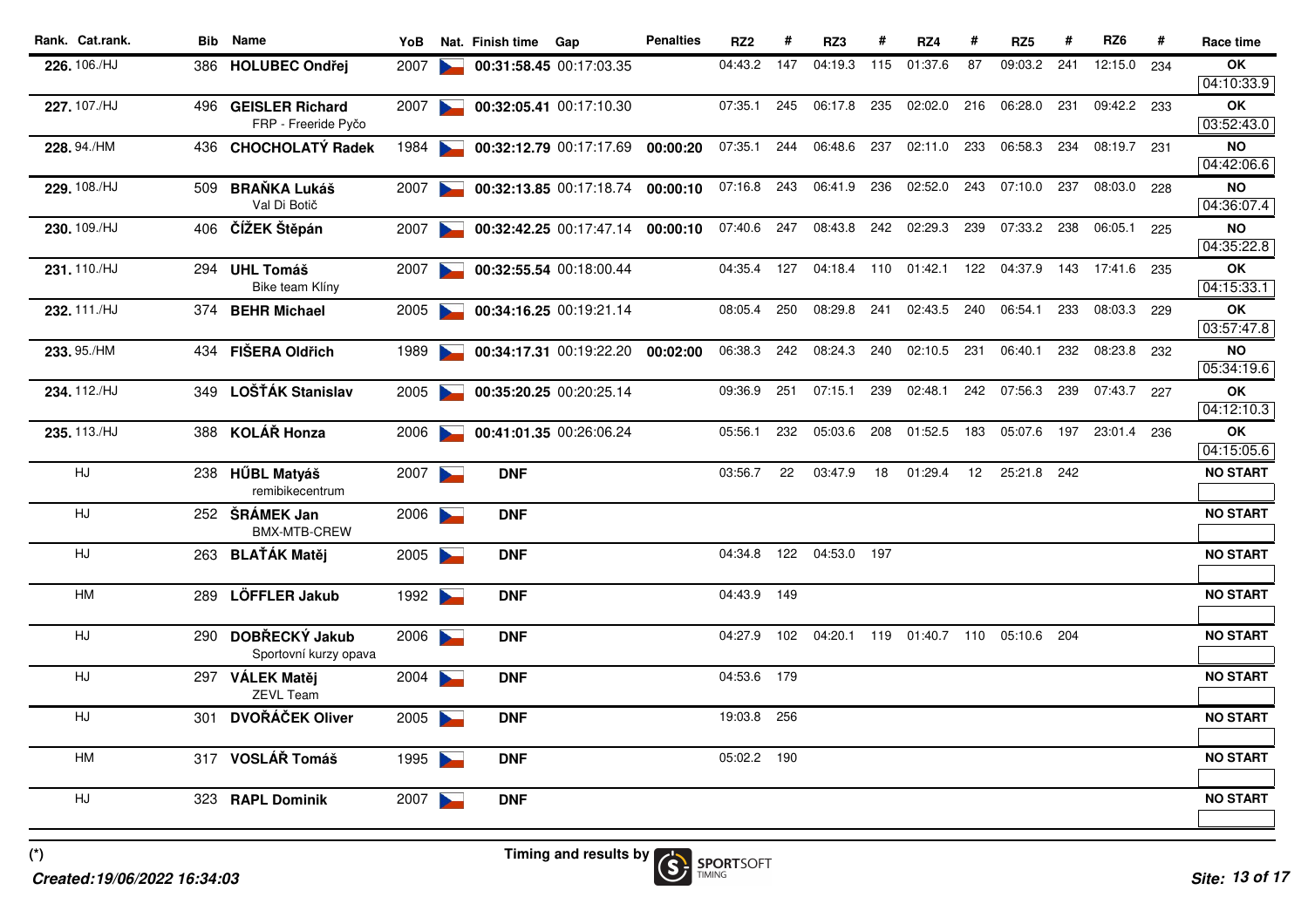| Rank. Cat.rank. | <b>Bib</b> Name                                | YoB  |                       | Nat. Finish time | Gap | <b>Penalties</b> | RZ <sub>2</sub> | #   | RZ3         | #   | RZ4                     | #   | RZ <sub>5</sub> | #   | RZ <sub>6</sub> | # | Race time               |
|-----------------|------------------------------------------------|------|-----------------------|------------------|-----|------------------|-----------------|-----|-------------|-----|-------------------------|-----|-----------------|-----|-----------------|---|-------------------------|
| $\mathsf{HZ}$   | 330 PAVLIŠOVÁ Sára<br>Fly Enduro Team          | 2005 |                       | <b>DNF</b>       |     |                  | 05:26.3         | 216 | 05:01.0     | 204 | 01:57.6                 | 203 | 05:07.4         | 196 |                 |   | <b>NO START</b>         |
| HJ              | 339 GRAUR Artur                                | 2003 | $\blacktriangleright$ | <b>DNF</b>       |     |                  | 08:00.6         | 248 |             |     |                         |     |                 |     |                 |   | <b>NO START</b>         |
| HZ              | 342 BRAHOVÁ Markéta                            | 1990 | $\blacktriangleright$ | <b>DNF</b>       |     |                  | 05:50.7 230     |     |             |     |                         |     |                 |     |                 |   | <b>NO START</b>         |
| $H40+$          | 348 VACEK Jakub<br><b>REDPOINT Eleven team</b> | 1980 |                       | <b>DNF</b>       |     |                  |                 |     |             |     |                         |     |                 |     |                 |   | <b>NO START</b>         |
| HZ              | 369 CARVANOVÁ Kláry                            | 2004 |                       | <b>DNF</b>       |     |                  |                 |     |             |     |                         |     |                 |     |                 |   | <b>NO START</b>         |
| HJ              | 370 PIŠŤÁK Marek                               | 2003 |                       | <b>DNF</b>       |     |                  | 11:10.3         | 254 | 10:19.2 244 |     | 02:20.5                 | 236 | 08:23.1         | 240 |                 |   | <b>NO START</b>         |
| HJ              | 382 FIALA Adam                                 | 2006 |                       | <b>DNF</b>       |     |                  | 10:03.5         | 253 |             |     | 02:06.5                 | 224 | 06:09.2         | 230 | 08:04.5 230     |   | <b>NO</b><br>04:48:28.6 |
| HM              | 403 BĚLOHLÁVEK Pavel                           | 2000 |                       | <b>DNF</b>       |     |                  | 06:18.0         | 238 | 05:35.0     | 225 | 02:10.8 232             |     |                 |     |                 |   | <b>NO START</b>         |
| $H40+$          | 404 BUBENÍČEK Miloš<br>Bike Club Kozičín       | 1975 |                       | <b>DNF</b>       |     |                  | 05:45.9         | 228 |             |     |                         |     |                 |     |                 |   | <b>NO START</b>         |
| HM              | 405 DUFEK Václav                               | 1983 |                       | <b>DNF</b>       |     |                  | 05:09.6         | 199 |             |     |                         |     |                 |     |                 |   | <b>NO START</b>         |
| HZ              | 444 ZOUBKOVÁ Anežka                            | 2004 |                       | <b>DNF</b>       |     |                  | 14:48.6         | 255 |             |     |                         |     |                 |     |                 |   | <b>NO START</b>         |
| HJ              | 460 SEIDL Filip                                | 2006 |                       | <b>DNF</b>       |     |                  | 04:54.9         | 181 |             |     | 05:41.1 227 01:48.3 167 |     |                 |     |                 |   | <b>NO START</b>         |
| HJ              | 473 FILIP Adam<br>Capri-sun racing team        | 2006 |                       | <b>DNF</b>       |     |                  | 07:38.5 246     |     |             |     |                         |     |                 |     |                 |   | <b>NO START</b>         |
| HJ              | 477 JAKUBČÍK Jáchym                            | 2006 |                       | <b>DNF</b>       |     |                  | 05:42.0         | 226 |             |     |                         |     |                 |     |                 |   | <b>NO START</b>         |
| <b>HM</b>       | 505 HAUSTEIN Daniel<br>RSG 52 Stollberg        | 1987 |                       | <b>DNF</b>       |     |                  | 40:18.6         | 257 |             |     | 01:30.2 20              |     |                 |     |                 |   | <b>NO START</b>         |
| H40+            | 514 VĚTROVEC Petr                              | 1971 |                       | <b>DNF</b>       |     |                  | 04:49.5         | 165 | 04:36.8     | 164 | 01:57.3                 | 202 | 04:53.6 180     |     |                 |   | <b>NO START</b>         |
| HJ              | 632 DVOŘÁK Matyáš                              | 2005 |                       | <b>DNF</b>       |     |                  | 04:28.6         |     |             |     | 105 04:38.2 167 01:35.6 | 68  | 04:25.9 102     |     |                 |   | <b>NO START</b>         |
| HM              | 247 ŠUBRT Jan<br>Cyklokoloniál Enduro team     | 1990 |                       | <b>DNS</b>       |     |                  |                 |     |             |     |                         |     |                 |     |                 |   | <b>NO START</b>         |
| HM              | 260 SOKOL Radek<br><b>TAULA</b>                | 1995 |                       | <b>DNS</b>       |     |                  |                 |     |             |     |                         |     |                 |     |                 |   | <b>NO START</b>         |
|                 |                                                |      |                       |                  |     |                  |                 |     |             |     |                         |     |                 |     |                 |   |                         |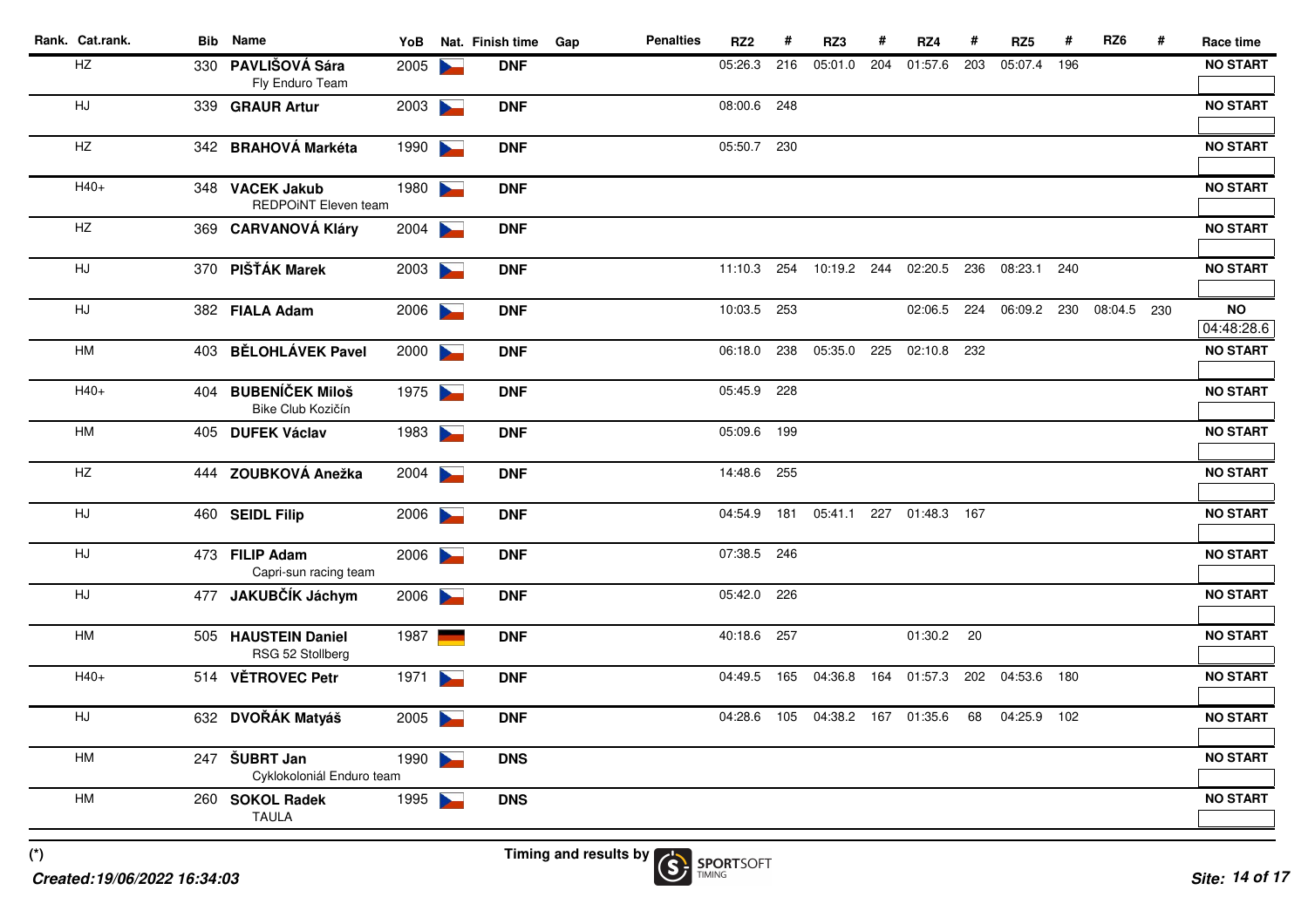| Rank. Cat.rank. | <b>Bib</b> Name                             |      | YoB Nat. Finish time Gap | <b>Penalties</b> | RZ <sub>2</sub> | # | RZ3 | # | RZ4 | # | RZ <sub>5</sub> | # | RZ6 | # | Race time       |
|-----------------|---------------------------------------------|------|--------------------------|------------------|-----------------|---|-----|---|-----|---|-----------------|---|-----|---|-----------------|
| HM              | 271 DVORAK Jan<br>Lamy racing               | 1987 | <b>DNS</b>               |                  |                 |   |     |   |     |   |                 |   |     |   | <b>NO START</b> |
| HM              | 273 PÍCHA Jan                               | 1984 | <b>DNS</b>               |                  |                 |   |     |   |     |   |                 |   |     |   | <b>NO START</b> |
| HJ              | 278 ZAVADIL Vítek<br>Triple ZET enduro team | 2006 | <b>DNS</b>               |                  |                 |   |     |   |     |   |                 |   |     |   | <b>NO START</b> |
| HJ              | 288 KOSTROUN Lukáš                          | 2002 | <b>DNS</b>               |                  |                 |   |     |   |     |   |                 |   |     |   | <b>NO START</b> |
| HM              | 293 ŠIŠKA Jiří<br>Cyklo-Market.cz           | 1987 | <b>DNS</b>               |                  |                 |   |     |   |     |   |                 |   |     |   | <b>NO START</b> |
| HJ              | 295 TOMAN Jakub                             | 2006 | <b>DNS</b>               |                  |                 |   |     |   |     |   |                 |   |     |   | <b>NO START</b> |
| HM              | 310 BUREŠ Vojtěch                           | 1991 | <b>DNS</b>               |                  |                 |   |     |   |     |   |                 |   |     |   | <b>NO START</b> |
| HJ              | 316 STIBŮREK JIří                           | 2002 | <b>DNS</b>               |                  |                 |   |     |   |     |   |                 |   |     |   | <b>NO START</b> |
| HM              | 319 TLAPÁK Adam                             | 1999 | <b>DNS</b>               |                  |                 |   |     |   |     |   |                 |   |     |   | <b>NO START</b> |
| HM              | 336 PLACATKA Jiri                           | 1994 | <b>DNS</b>               |                  |                 |   |     |   |     |   |                 |   |     |   | <b>NO START</b> |
| HJ              | 338 DRAŠNAR František                       | 2006 | <b>DNS</b>               |                  |                 |   |     |   |     |   |                 |   |     |   | <b>NO START</b> |
| HM              | 341 TUREK Petr                              | 1992 | <b>DNS</b>               |                  |                 |   |     |   |     |   |                 |   |     |   | <b>NO START</b> |
| HM              | 344 TUČÁK Jakub                             | 1989 | <b>DNS</b>               |                  |                 |   |     |   |     |   |                 |   |     |   | <b>NO START</b> |
| $H40+$          | 345 STEC David                              | 1976 | <b>DNS</b>               |                  |                 |   |     |   |     |   |                 |   |     |   | <b>NO START</b> |
| $H40+$          | 347 SOBOTKA Vit                             | 1974 | <b>DNS</b>               |                  |                 |   |     |   |     |   |                 |   |     |   | <b>NO START</b> |
| $H40+$          | 351 SAHULA Petr                             | 1978 | <b>DNS</b>               |                  |                 |   |     |   |     |   |                 |   |     |   | <b>NO START</b> |
| HJ              | 353 SAHULA Petr                             | 2003 | <b>DNS</b>               |                  |                 |   |     |   |     |   |                 |   |     |   | <b>NO START</b> |
| H40+            | 358 HOUŠKA Jan<br>COPR TJ Přeštice          | 1971 | <b>DNS</b>               |                  |                 |   |     |   |     |   |                 |   |     |   | <b>NO START</b> |
| $H40+$          | 359 ŘEZÁČ Pavel                             | 1979 | <b>DNS</b>               |                  |                 |   |     |   |     |   |                 |   |     |   | <b>NO START</b> |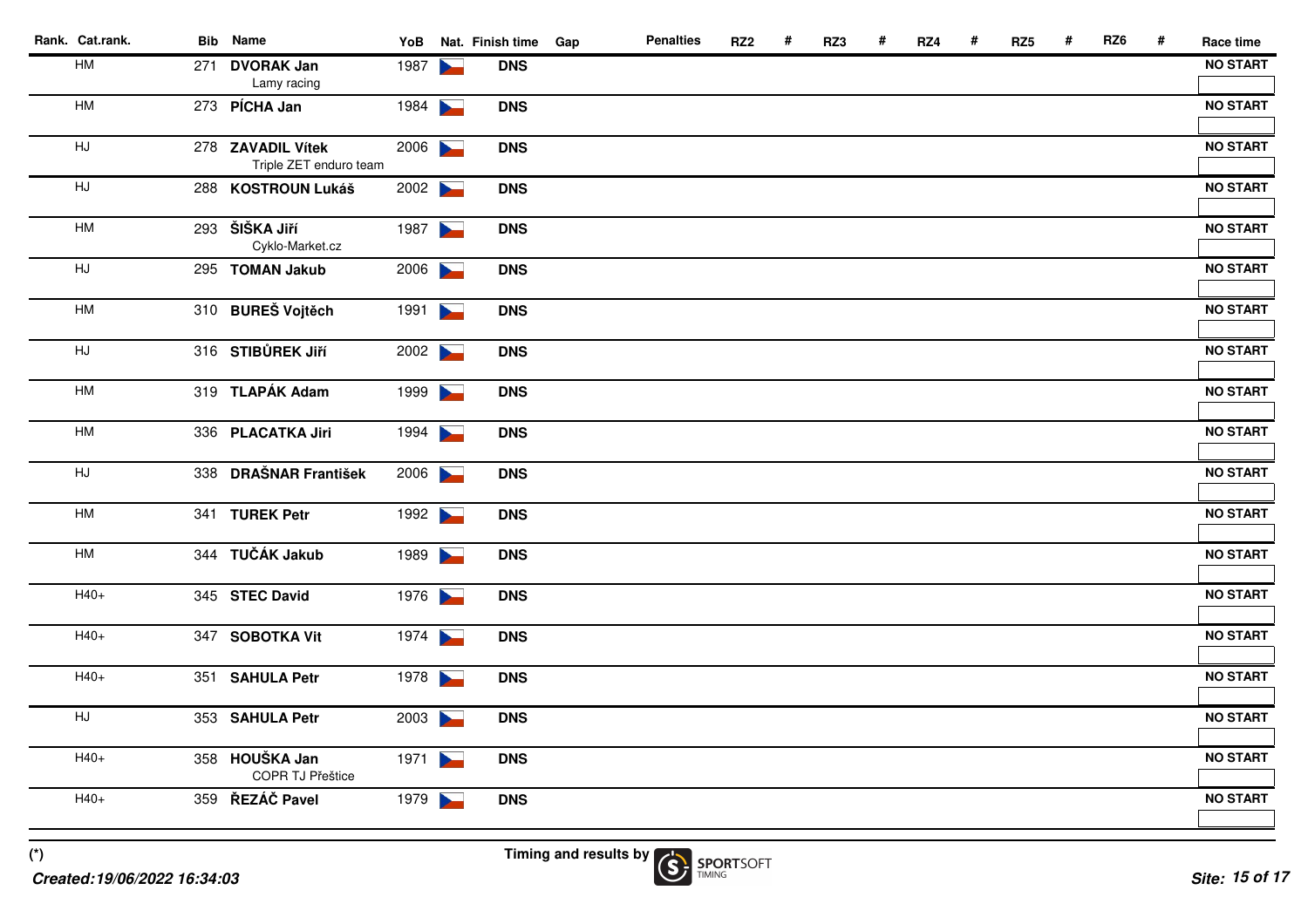| Rank. Cat.rank. | <b>Bib</b> Name                           |      |                | YoB Nat. Finish time Gap | <b>Penalties</b> | RZ <sub>2</sub> | # | RZ3 | # | RZ4 | # | RZ <sub>5</sub> | # | RZ <sub>6</sub> | # | Race time       |
|-----------------|-------------------------------------------|------|----------------|--------------------------|------------------|-----------------|---|-----|---|-----|---|-----------------|---|-----------------|---|-----------------|
| HM              | 362 MAX HAMUN Ahmadi Ze 1997              |      |                | <b>DNS</b>               |                  |                 |   |     |   |     |   |                 |   |                 |   | <b>NO START</b> |
| $H40+$          | 364 KONÍČEK Aleš                          | 1977 |                | <b>DNS</b>               |                  |                 |   |     |   |     |   |                 |   |                 |   | <b>NO START</b> |
| HM              | 365 MAREK Boehm                           | 1998 |                | <b>DNS</b>               |                  |                 |   |     |   |     |   |                 |   |                 |   | <b>NO START</b> |
| $\mathsf{HZ}$   | 366 DOSTÁLOVÁ Lenka<br>Huhuchilli         | 1976 |                | <b>DNS</b>               |                  |                 |   |     |   |     |   |                 |   |                 |   | <b>NO START</b> |
| HM              | 371 DECHERT Hermann                       | 1993 |                | <b>DNS</b>               |                  |                 |   |     |   |     |   |                 |   |                 |   | <b>NO START</b> |
| HJ              | 376 JIŘÍK Dalibor                         | 2007 |                | <b>DNS</b>               |                  |                 |   |     |   |     |   |                 |   |                 |   | <b>NO START</b> |
| $H40+$          | 377 KARLOVSKÝ Michal                      | 1972 |                | <b>DNS</b>               |                  |                 |   |     |   |     |   |                 |   |                 |   | <b>NO START</b> |
| HJ.             | 385 STRAKA Marek                          | 2007 |                | <b>DNS</b>               |                  |                 |   |     |   |     |   |                 |   |                 |   | <b>NO START</b> |
| HJ              | 389 SHRIVER Luke                          | 2007 |                | <b>DNS</b>               |                  |                 |   |     |   |     |   |                 |   |                 |   | <b>NO START</b> |
| HM              | 390 PILAŘ Pavel<br>TriSK České Budějovice | 1990 |                | <b>DNS</b>               |                  |                 |   |     |   |     |   |                 |   |                 |   | <b>NO START</b> |
| HM              | 393 KONRADY Martin                        | 1994 |                | <b>DNS</b>               |                  |                 |   |     |   |     |   |                 |   |                 |   | <b>NO START</b> |
| $H40+$          | 407 FRENTKOWSKI Tim                       | 1980 | <b>Service</b> | <b>DNS</b>               |                  |                 |   |     |   |     |   |                 |   |                 |   | <b>NO START</b> |
| HZ              | 408 ADAMS Bianca                          | 1986 |                | <b>DNS</b>               |                  |                 |   |     |   |     |   |                 |   |                 |   | <b>NO START</b> |
| HM              | 409 GEORGI Marco                          | 1987 |                | <b>DNS</b>               |                  |                 |   |     |   |     |   |                 |   |                 |   | <b>NO START</b> |
| HJ              | 410 SCHNEDELBACH Felix 2005               |      |                | <b>DNS</b>               |                  |                 |   |     |   |     |   |                 |   |                 |   | <b>NO START</b> |
| HM              | 411 DÖRFEL Morris                         | 1999 |                | <b>DNS</b>               |                  |                 |   |     |   |     |   |                 |   |                 |   | <b>NO START</b> |
| $H40+$          | 426 ŽÁK Petr                              | 1973 |                | <b>DNS</b>               |                  |                 |   |     |   |     |   |                 |   |                 |   | <b>NO START</b> |
| HM              | 455 DEZORT Patrik                         | 1991 |                | <b>DNS</b>               |                  |                 |   |     |   |     |   |                 |   |                 |   | <b>NO START</b> |
| HZ              | 461 BURRE Alina<br>LG Mettenheim          | 1992 |                | <b>DNS</b>               |                  |                 |   |     |   |     |   |                 |   |                 |   | <b>NO START</b> |